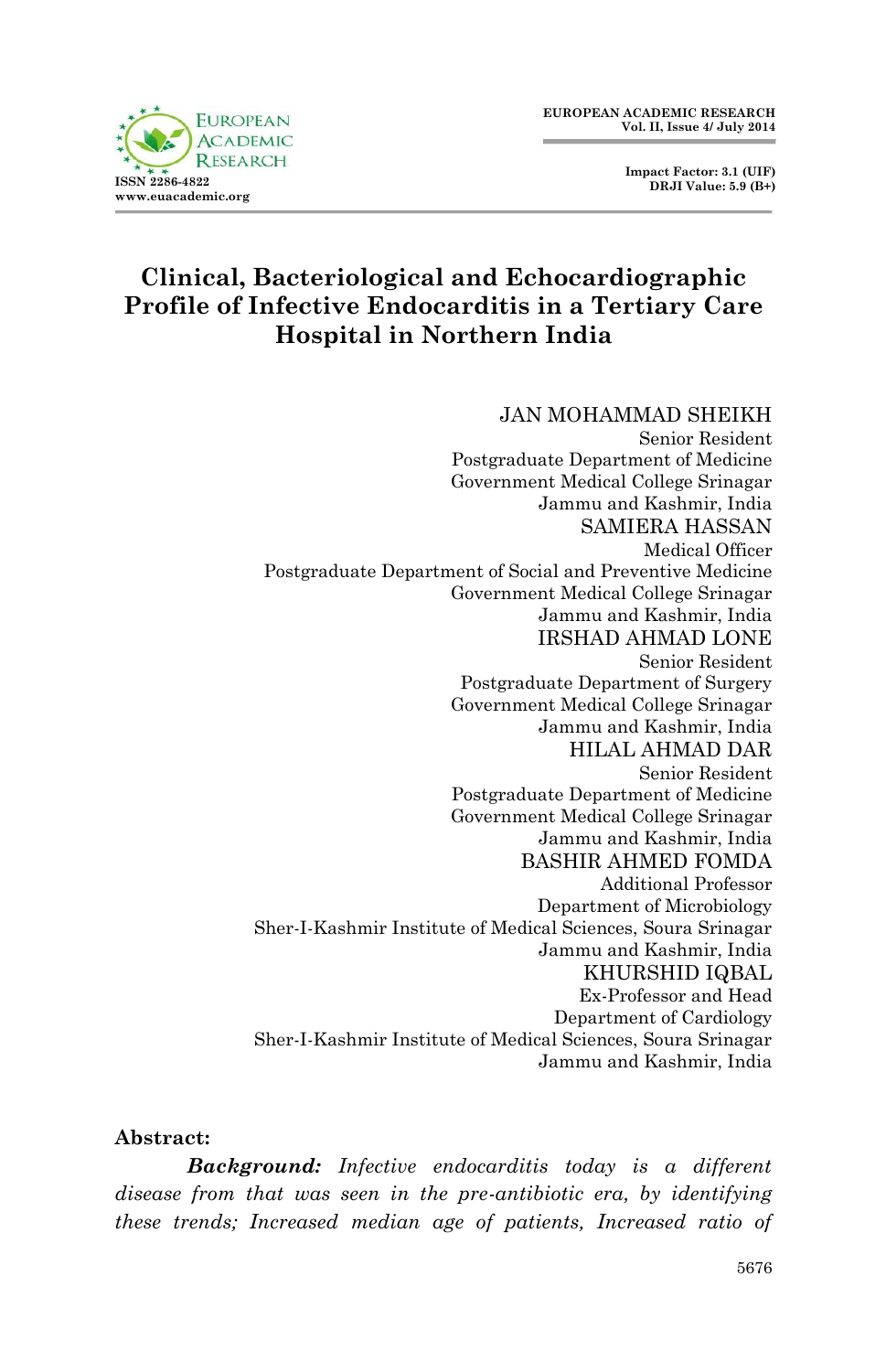*males to females, Increased proportion of acute cases, Reduced incidence of some of the classical physical signs of advanced SABE, Decreased proportion of cases due to streptococci, with an increased incidence of staphylococci, Lengthened list of etiological organisms, with more report of cases by gram-negative bacilli, fungi or unusual microbes, Increased number of cases in intravenous drug users, Increased number of prosthetic valve infection, Increased incidence of concomitant HIV infection and endocarditis. Objectives: To study the clinical, bacteriological and echocardiographic profile of infective Endocarditis. Design: A Prospective, hospital based study. Methods: Fifty patients of Infective Endocarditis (IE) were studied with respect to: 1) Past and present history. 2) General physical and systemic examination. 3) Routine laboratory work up.4) Blood cultures and serology. 5) Echocardiographic details 6) Complication profile. Results: Of the patients studied; 58 % were males and 42 % were females. Twenty six percent of the patients were above age of 40 years with 10% above age of 50 years (mean age of 36.4 years). Eighty two percent of patients had Native valve and 18% had Prosthetic valve IE. Rheumatic heart disease was observed in 54%, congenital heart diseases in 20%, 4% were intravenous drug abusers, 2% had pacemaker and 2 % had hemodialysis associated IE. Fever was recorded in 92%, 64% had palpitations ,anorexia and malaise in 40%, murmur in 90% , splenomegaly in 48 %, clubbing in 28 %, petechiae in 8%. Anemia was documented in 56%, leucocytosis in 36 % and raised ESR in 70%.Blood cultures were positive in 46% of cases. Staphylococcus aureus was isolated in 65.2% of culture positive cases. Of the culture negative cases; 70% had received antimicrobials prior to blood culture study and 11.11% were positive for brucella serology. Heart failure complicated 18% of cases and 16 % had embolism. Mitral valve was involved in 40% and aortic valve in 32%. Conclusions: Rheumatic heart disease is the commonest predisposing lesion followed by congenital heart disease and prosthetic valves. Fever is the commonest symptom and murmurs commonest sign. Staphylococcus aureus is the commonest organism isolated; brucella spp. is an important cause for culture negative Endocarditis. Heart failure and embolism are common complications. Transthoraxic Echocardiography documents vegetation in most of the cases.*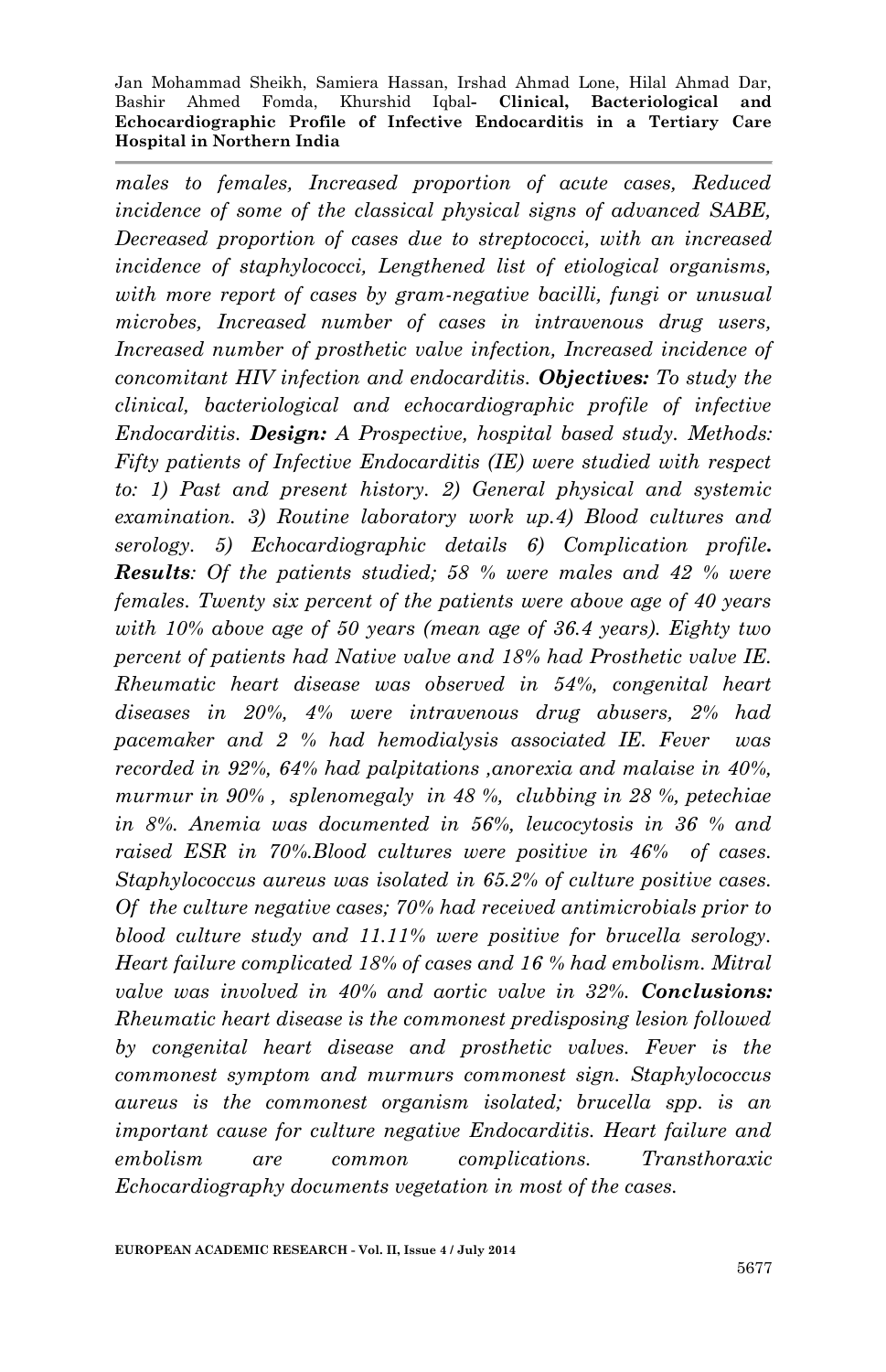**Key words:** Infective Endocarditis, Prosthetic valve, Native valve

# **Introduction**

Infective Endocarditis (IE) is defined as a microbial infection of the endocardial surface. Previously, IE was classified, according to its presentation, as acute, sub-acute or chronic.<sup>1</sup> The present classification refers to the activity of the disease and its recurrence rate, the diagnostic status (definite/possible), the anatomical site (left/right side), whether it is native valve IE (NVE) or prosthetic valve IE (PVE), and the microbiology of the disease (i.e., microorganism implicated and culture/serology/PCR/histology results). There is a decreasing proportion of NVE, probably because of a lower incidence of rheumatic valvular disease. Nowadays, NVE occurs mainly in patients with no previously known heart disease. Degenerative changes are thought to be the predisposing condition.1,4,6,12 The valve affected most frequently is the mitral valve (45-50% of cases), followed by the aortic valve (35-39%) and the tricuspid valve (19%). Rarely, IE is found on the pulmonic valve (1.5-2%), or on extravalvular localisations such as a pacemaker lead, the atrial septum, ventricular wall, chordae tendineae or mural endocardium.6,13-15In cases of PVE, the aortic valve is involved more frequently.<sup>11,16</sup> Both the aortic and mitral valve are affected in 15% of cases, and at least 21% of cases have two sites infected simultaneously.6,14

The microbiology of IE depends on whether IE occurs on an native valve or prosthetic valve, and whether the disease is hospital or community acquired.4,11,12 *Staphylococcus aureus*, *Streptococcus* spp. and *Enterococcus* spp. are responsible for >80% of all cases of IE. An important evolving trend is that *Staph. aureus* has emerged as the most common cause of IE, while rates of infection caused by *viridans* group streptococci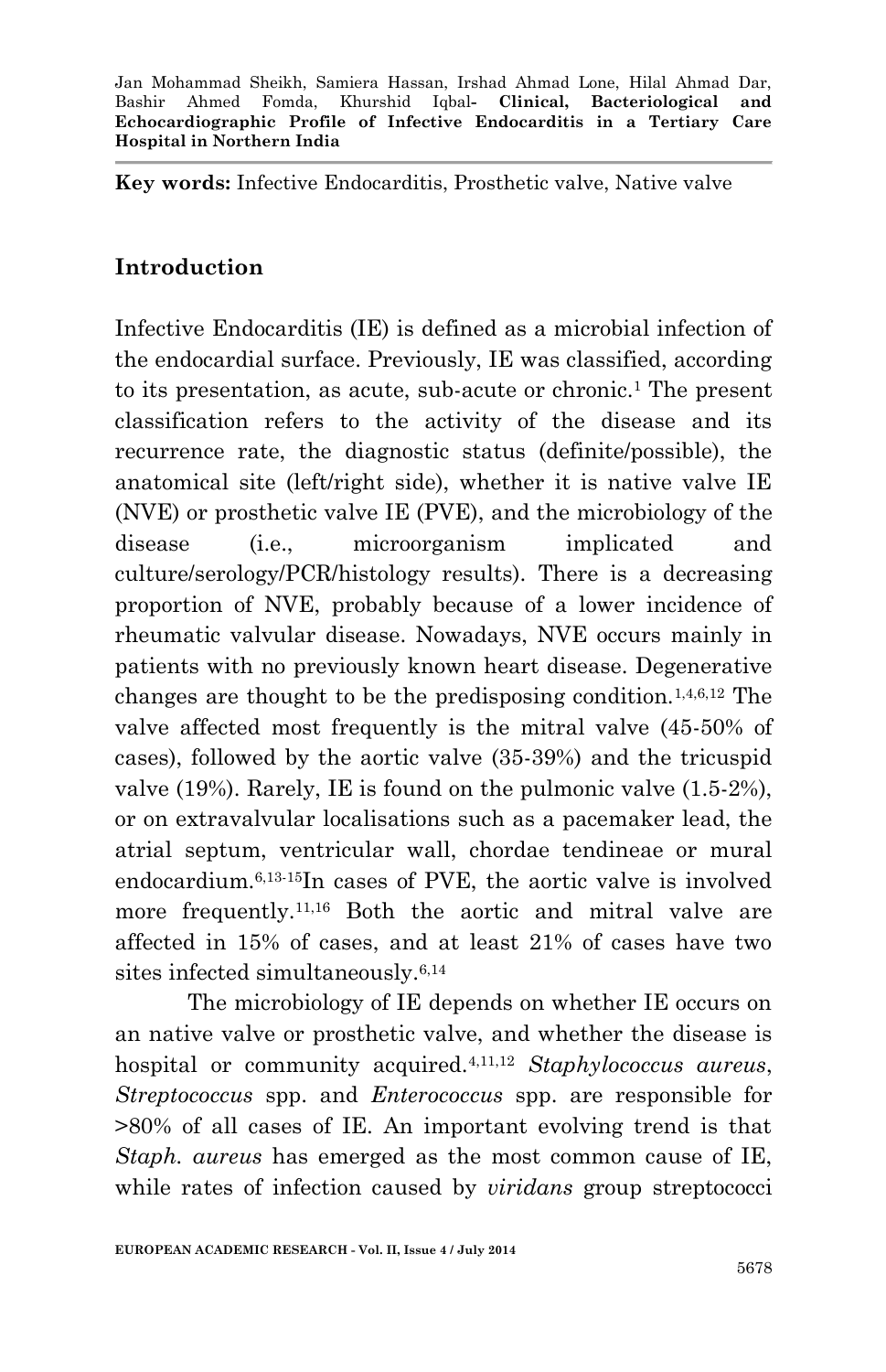are decreasing.6,10-13,16-19 Coagulase-negative staphylococci (CoNS) are the most frequent cause of early PVE, followed by *Staph. aureus* and *Enterococcus* spp. The microbiological aetiology of late PVE does not differ significantly from that of NVE, regardless of whether the cut-off is placed at 2 months or 1 year.In cases of intravenous drug abuse, the most frequent pathogens are *Staph. aureus*, *Pseudomonas aeruginosa* and fungi.1,13 Polymicrobial IE is generally uncommon and occurs mostly in association with intravenous drug abuse.<sup>1,3</sup> In intravenous drug users infected with human immunodeficiency virus (HIV), the risk and mortality from IE rise inversely with the CD4 count (if  $\leq 500$  cells/ $\mu$ L) and the responsible pathogens are sometimes unusual, e.g., *Bartonella*, *Salmonella* or *Listeria*. 5

Fever is an important criterion when following the evolution of IE. Fever often resolves within 2–5 days following the start of appropriate antibiotics for patients with less virulent pathogens, and defervescence occurs in 90% of patients by the end of the second week of treatment. Persistent fever beyond the first week often indicates the development of complications.6,9,12,13 Congestive heart failure is the most common life-threatening complication and the principal cause of death in IE patients. In cases of congestive heart failure, the usual cause is infection-induced valvular damage; aortic valve infection is associated more frequently with heart failure than is mitral valve infection.1,3 Other cardiac complications are cardiac rupture and tamponade, tunnels and fistulas, pseudoaneurysms, ring abscesses, sinus of Valsalva aneurysms, pericarditis and myocarditis. Involvement of the conduction system, resulting in dysrhythmia, atrioventricular, fascicular or bundle-branch block, is more frequent in PVE and native aortic valve IE than in native mitral valve IE.1,3Embolism or fragments of vegetations may cause an acute myocardial infarction (coronary emboli).13,22 Neurological complications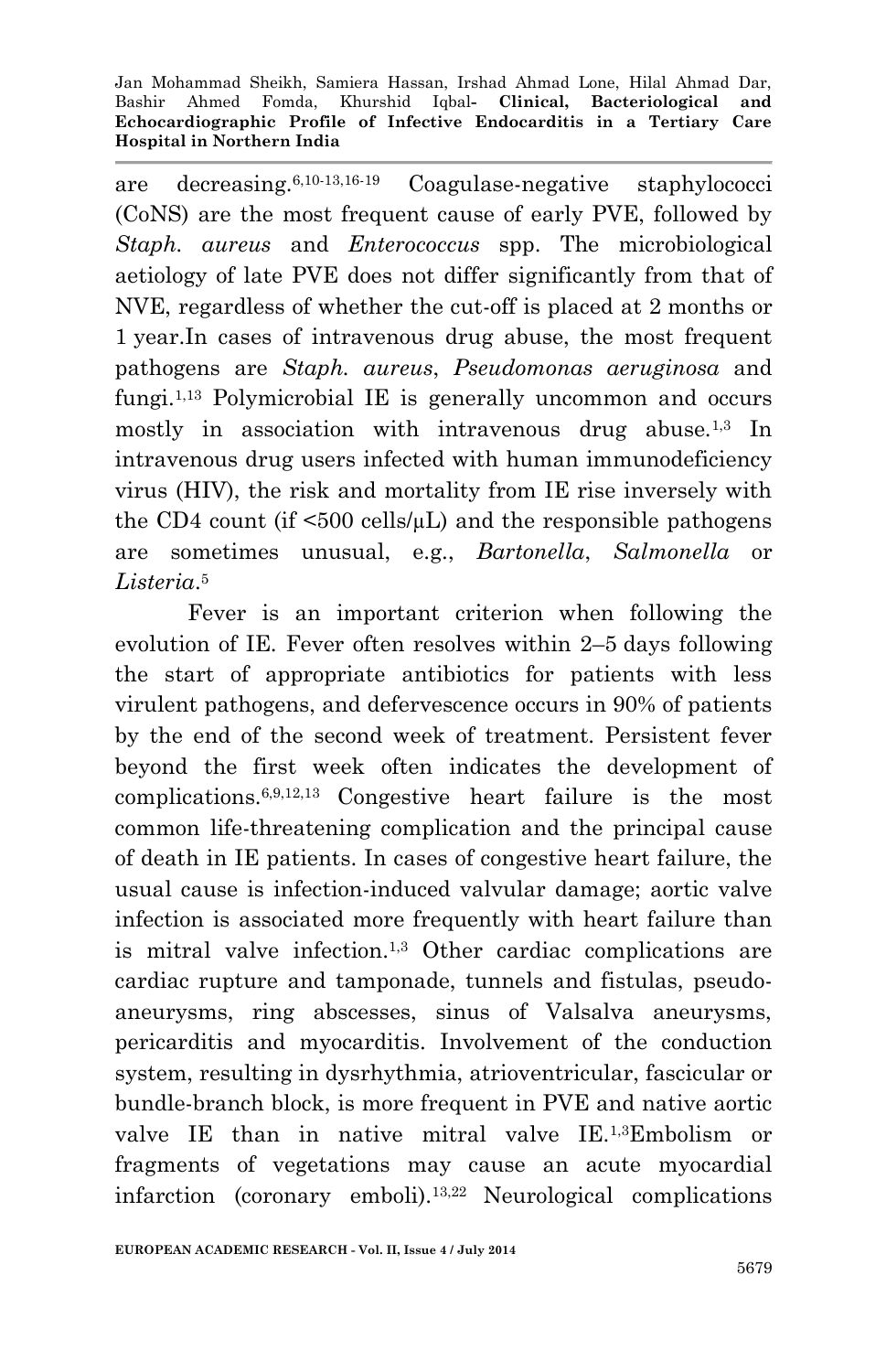develop in 20-40% of cases, most of which are stroke or transient ischemic attacks. Other neurological manifestations include brain abscess, brain hemorrhages caused by aneurysm rupture or bleeding in the ischemic stroke, aseptic meningitis, toxic encephalopathy and seizures.1,6,9,12,13 Possibility of embolic events is at a maximum during the first two weeks of IE, and becomes less with the longer duration of therapy.17,22 Left sided IE may be complicated by systemic embolism and the central nervous system is involved most frequently. Other sites include spleen, kidney, liver, skin, iliac and mesenteric arteries. Mycotic aneurysms may involve any artery, i.e., aorta, cerebral arteries, visceral arteries and arteries of the extremities. 1,6,9,12,13

The role of echocardiography and the morphological features of the vegetation in predicting embolisation remain controversial, but most studies conclude that vegetation size is correlated with the risk of embolisation and, in particular, large vegetations on the mitral valve, especially the anterior leaflet, are associated with a higher risk of embolisation than are vegetations of similar size elsewhere.3,5,6,13,17,19,22-25

The diagnosis of IE involves an integration of clinical, laboratory and echocardiographic data. The Duke criteria have replaced the Beth Israel or Von Reyn criteria because of a substantially higher sensitivity and negative predictive value, which is mainly attributed to the use of echocardiographic findings.26-31 The Duke criteria have been shown to be highly specific for ruling out IE in patients with acute fever or fever of unknown origin 28.Blood cultures are the most important laboratory diagnostic test, and also provide susceptibility test results for bacteria.4,21 The current recommendation calls for at least three blood culture sets to be drawn from different peripheral venipuncture sites, irrespective of body temperature, within the first 24 h of admission, spaced at least 1 h apart, in order to differentiate IE from contamination. This procedure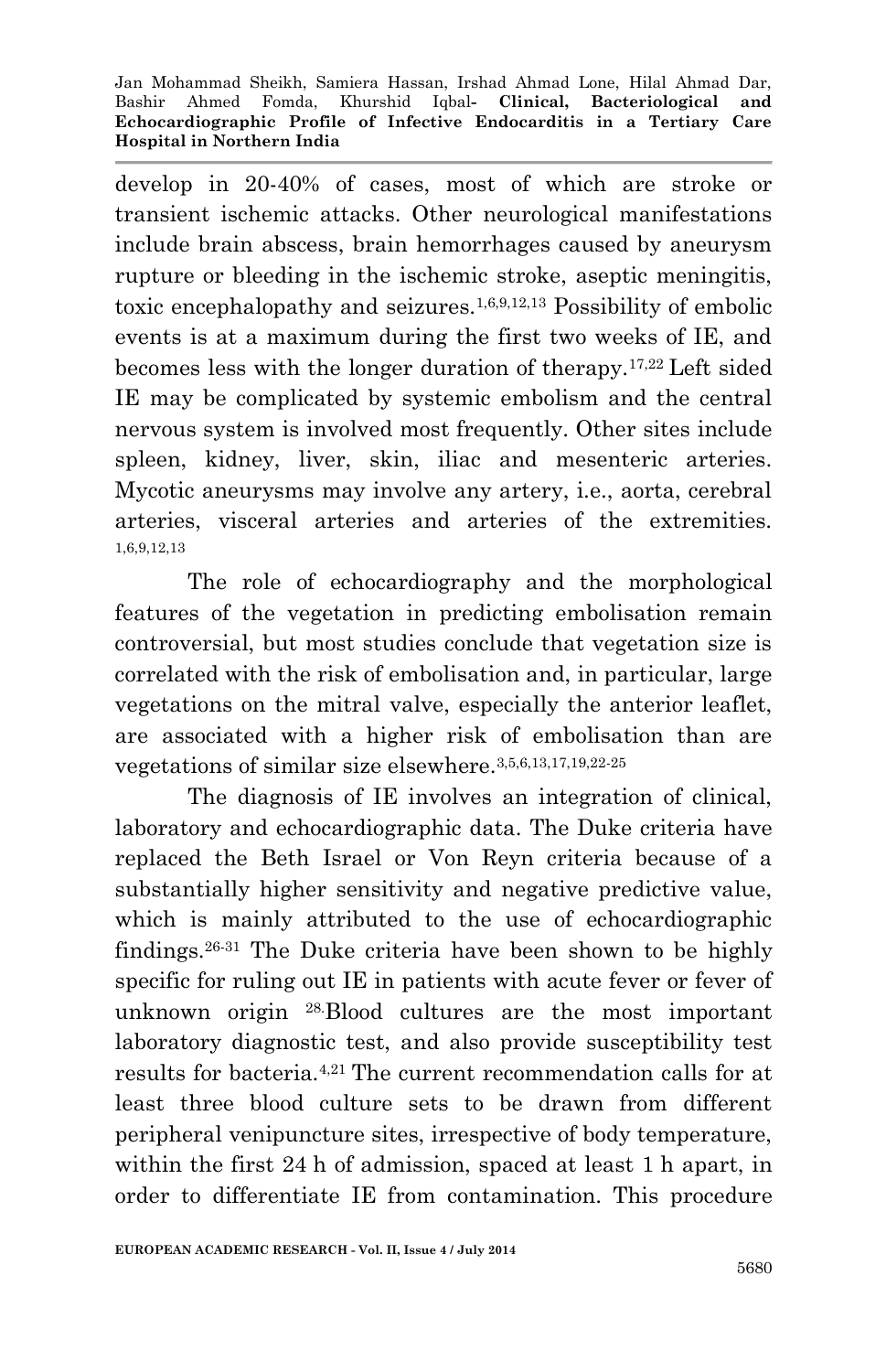can be repeated on the second day.4,9,33 Blood cultures remain sterile in only 5–7% of cases.8,20 Negative blood cultures are caused most frequently by antibiotic consumption within the previous 2 weeks.1,26 Other reasons for culture-negative endocarditis are fastidious and difficult-to-cultivate microorganisms, such as the HACEK group, *Bartonella* spp., *Coxiella burnetti, Brucella* spp., *Legionella* spp., *Mycoplasma* spp. or intracellular pathogens.1,33-36 PCR can be used to identify unculturable organisms in excised vegetations or systemic emboli, and is of particular value when no serological test is available, e.g., in the case of *Tropheryma whipplei.*26,33,34,36 Serum should always be analysed for antibodies that can not be cultured.20,32,33In the case of severe sepsis, severe valvular dysfunction, conduction disturbances or embolic events, immediate empirical therapy is indicated after taking three blood cultures; this empirical therapy should later be adjusted according to the microbiological test results.<sup>404</sup>

# **Methodology**

Our study was a prospective study, conducted in the Department of Cardiology and Microbiology Sher-i-Kashmir Institute of Medical Sciences, Soura Srinagar from May 2008 to October 2010. Fifty consecutive patients of Duke definite infective Endocarditis (IE) were selected in the study. Patients were evaluated in hospital and were followed for six weeks. The diagnosis was validated by Modified Duke Criteria 90,91 which is described as: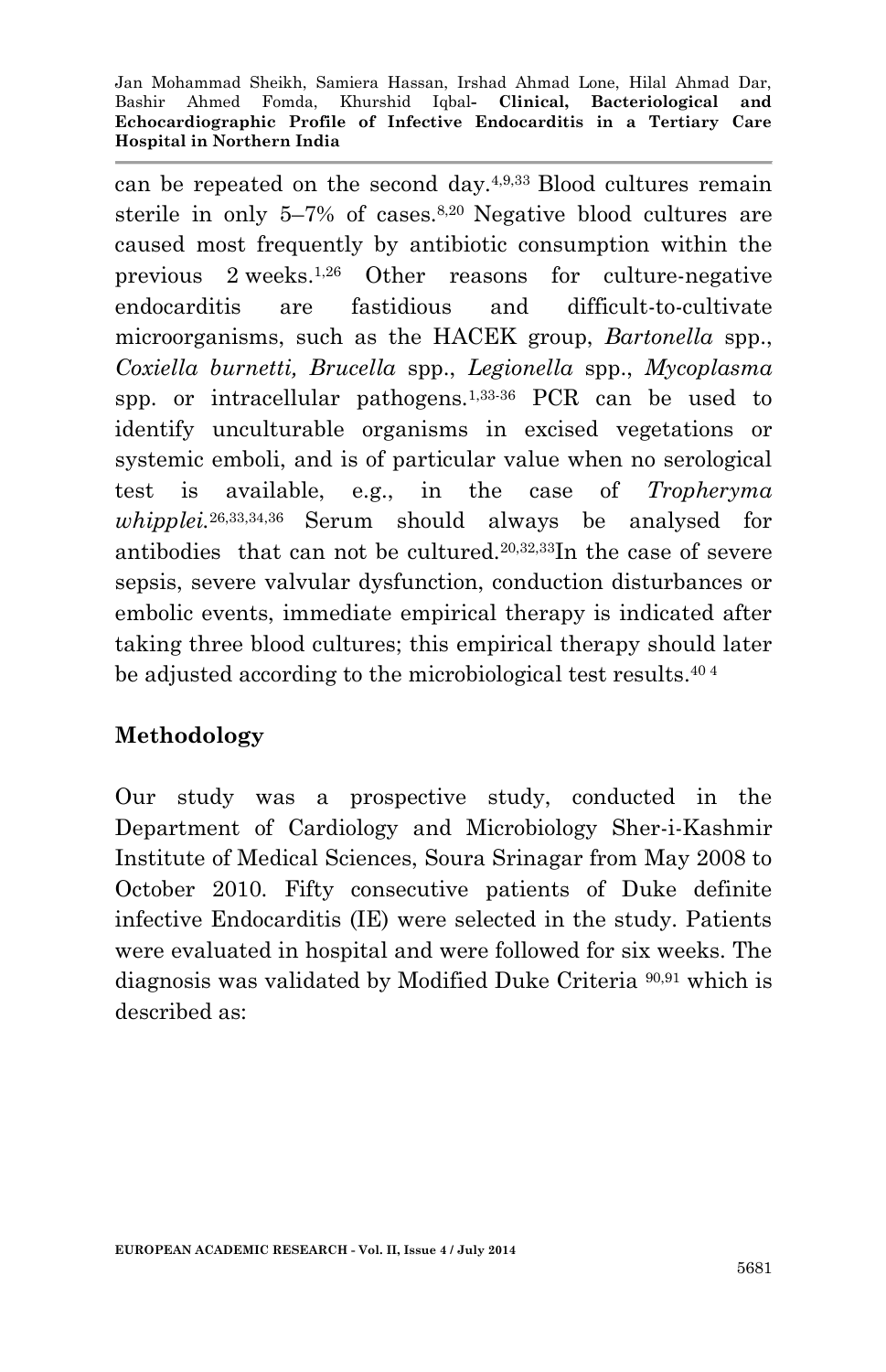# **Definition of Terms in the Modified Duke Criteria**

# **MAJOR CRITERIA**

### **Blood culture positive for IE:**

- Typical microorganisms consistent with IE from two separate blood cultures:
	- o Viridians streptococci, *Streptococcus* bovis, HACEK group, *Staphylococcus* aureus; or Community-acquired enterococci ; in the absence of a primary focus; or
- Microorganisms consistent with IE from persistently positive blood cultures; defined as follows:
	- o At least two positive cultures of blood sample drawn more than 12 hours apart; or all of three or a majority of greater than four separate cultures of blood (with first and last sample drawn at least 1 hour apart).
- Single positive blood culture for Coxiella burnetti or antiphase IgG antibody titer greater than 1:800.

# **Evidence of Endocardial Involvement**

- Echocardiogram positive for IE (TEE recommended in patients with prosthetic valves, rated at least "possible IE" by clinical criteria, or complicated IE [para-valvular abscess]. TTE as first test in other patients), defined as follows:
	- o Oscillating intracardiac mass on valve or supporting structures, in the path of regurgitant jets, or on implanted material in the absence of an alternative anatomic explanation; or abscess; or new partial dehiscence of prosthetic valve.
- New valvular regurgitation (worsening or changing of pre-existing murmur not sufficient).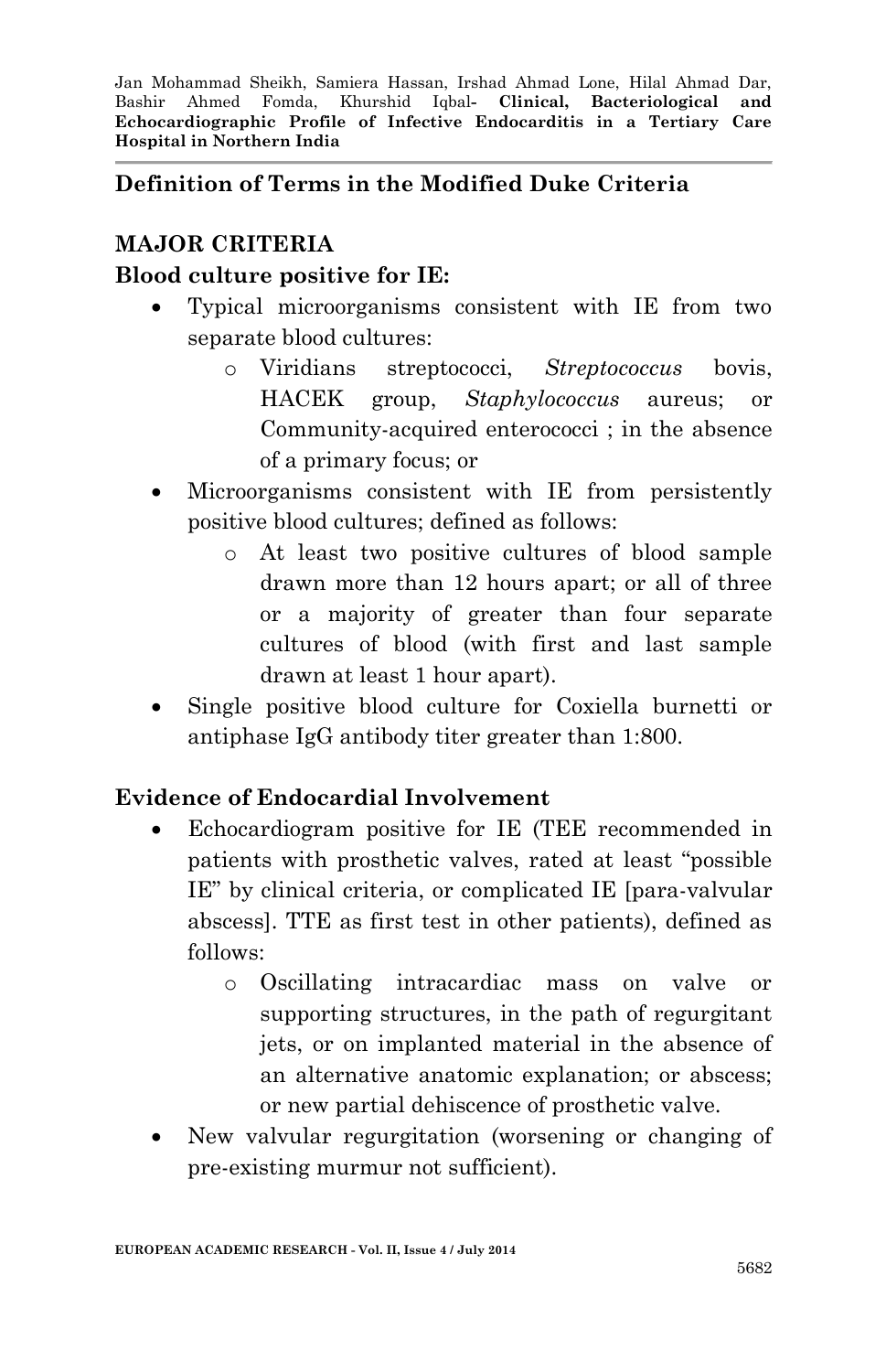# **MINOR CRITERIA**

- Predisposition, predisposing heart condition, or injection drug use.
- Fever, temperature greater than 100.4<sup>0</sup>F (38<sup>0</sup>C).
- Vascular phenomena, major arterial emboli, septic pulmonary infarcts, mycotic aneurysms, intracranial hemorrhage, conjunctival hemorrhages, and janeway's lesions.
- Immunologic phenomena; glomerulonephritis, Osler nodes, Roth spots, and rheumatoid factor.
- Microbiologic evidence, positive blood culture but does not meet a major criterion, or serologic evidence of active infection with organism consistent with IE.
- Echocardiographic minor criteria eliminated.

# **Definition of Infective Endocarditis According to the Modified Duke Criteria**

# **DEFINITE INFECTIVE ENDOCARDITIS**

# **Pathologic Criteria**

- Microorganisms demonstrated by culture or histologic examination of a vegetation, a vegetation that has embolized, or an intracardiac abscess specimen; or
- Pathologic lesions: vegetation, or intracardiac abscess confirmed by histologic examination showing active endocarditis.

# **Clinical Criteria**

- Two major criteria; or
- One major criterion and three minor criteria; or
- Five minor criteria

# **POSSIBLE INFECTIVE ENDOCARDITIS**

- One major criterion and one minor criteria; or
- Three minor criteria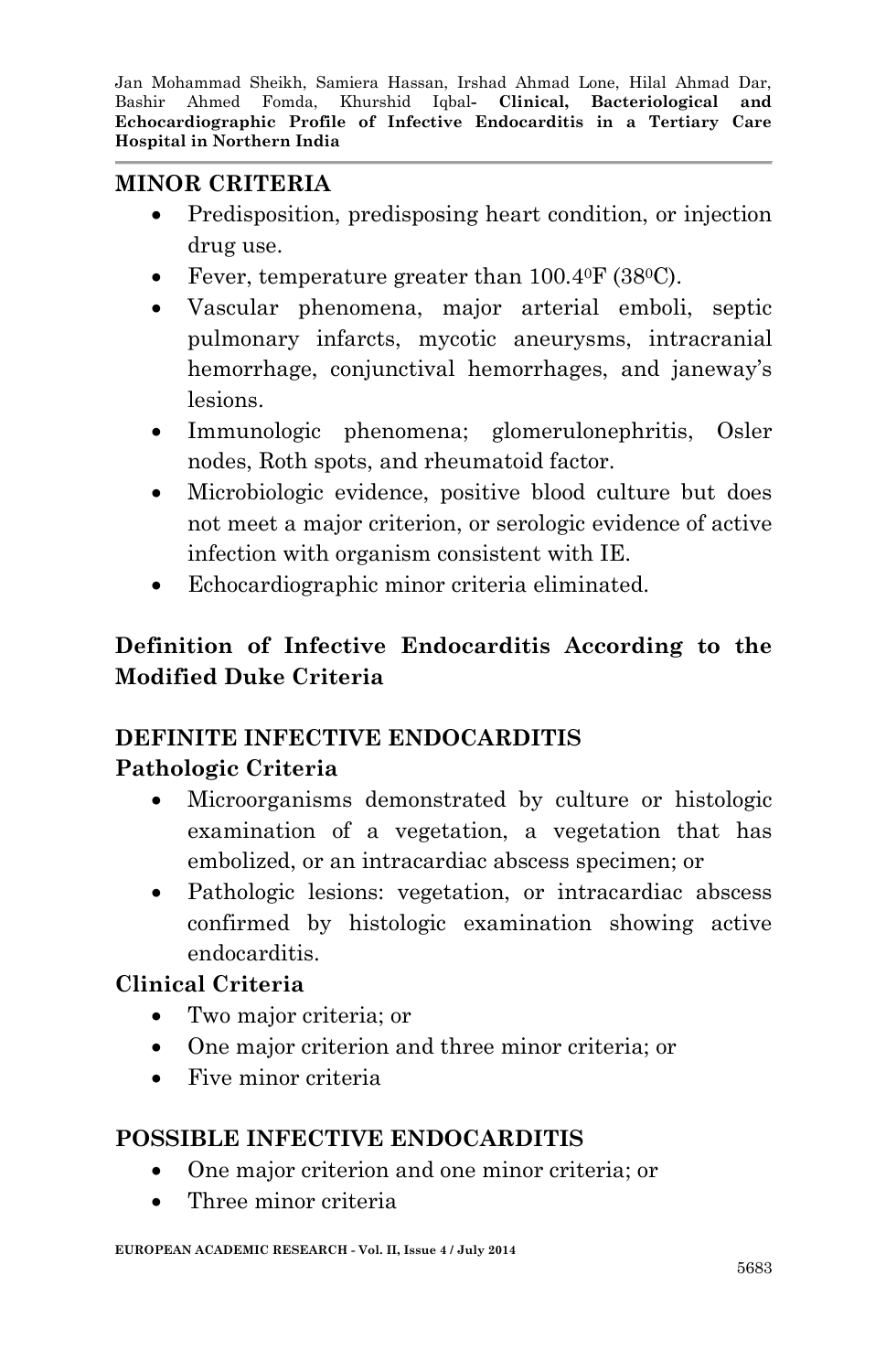### **REJECTED**

- Firm alternate diagnosis explaining evidence of infective Endocarditis; or
- Resolution of infective Endocarditis syndrome with antibiotic therapy for less than 4 days; or
- No pathologic evidence of infective Endocarditis at surgery or autopsy, with antibiotic therapy for less than 4 days; or
- Does not meet criteria for possible infective Endocarditis, as noted above.

The detailed history of patients was taken, regarding presenting complaints, any surgical intervention including dental procedures, valve replacements, I/V drug abuse, prior history of Endocarditis, long term haemodialysis, PPM for pocket or generator infections, or cardiac catheterization. Past history was evaluated for RHD or non-rheumatic valvular heart disease. Patients were subjected to detailed general physical examination and systemic examination which included examination of cardiovascular system, respiratory system, abdominal examination, musculoskeletal system, nervous system and fundus examination. Patients were evaluated and investigated extensively and following investigations were done;

- 1. Complete blood count including differential cell count, platelet count, and erythrocyte sedimentation rate. Peripheral blood films were examined for anemic patients.
- 2. Chest x-ray P/A view.
- 3. 12-lead Electrocardiogram.
- 4. Serum chemistry particularly liver function tests and serum creatinine.
- 5. Tests like, complement levels, antinuclear antibody, rheumatoid factor were done for selected patients.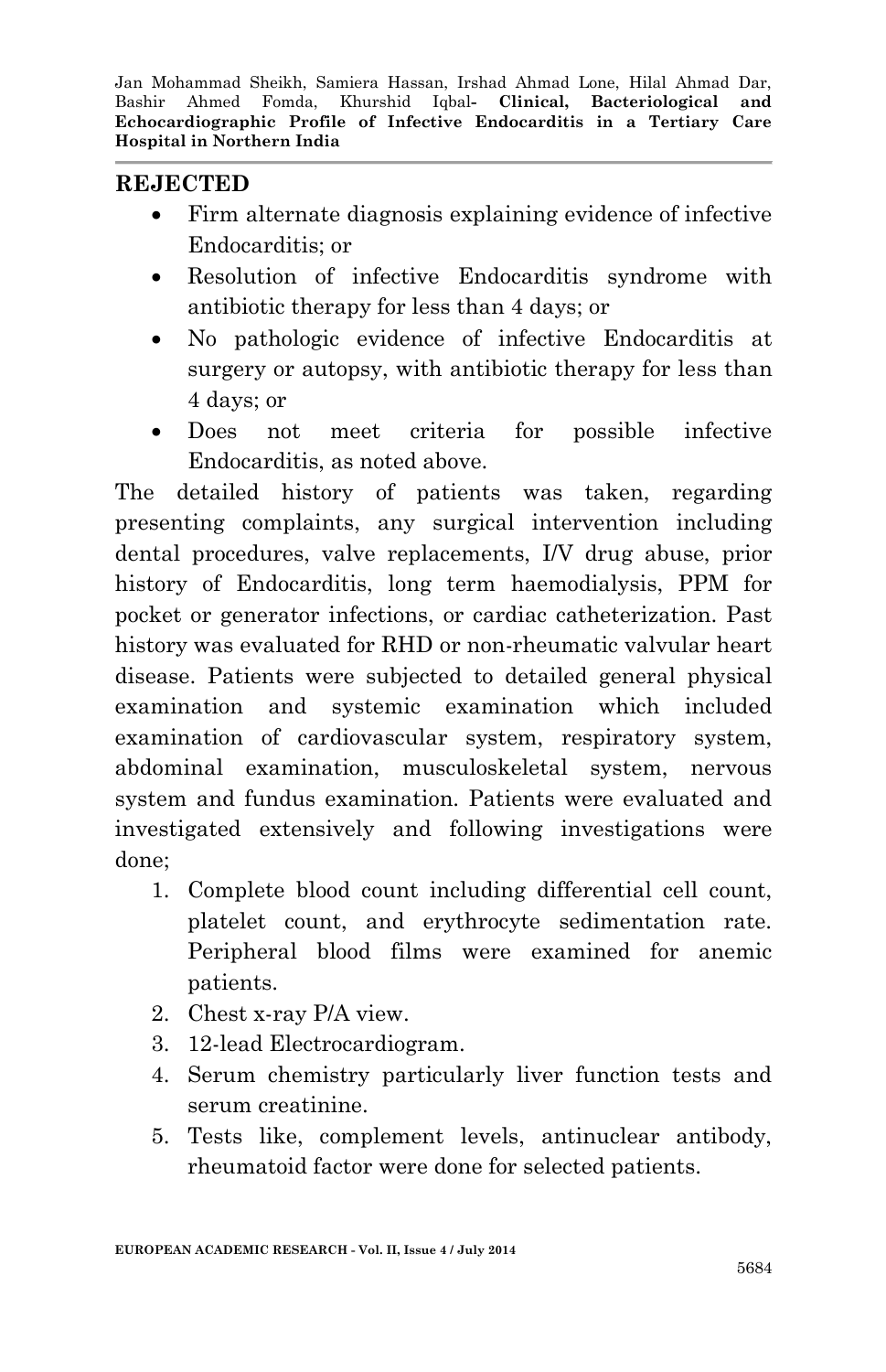- 6. Serology/PCR was done for those patients who had culture negative Endocarditis, for fastidious organisms like Brucella.
- 7. HIV serology for all patients.
- 8. Ultrasound examination for abdomen.
- 9. Complete urine examination for casts, hematuria or pyuria.
- 10. CT scan, coronary or peripheral arterial angiography was done in selected patients who had high clinical suspicion of complications.
- 11. Blood cultures: for growth of microorganisms and sensitivity to drugs were drawn from all patients.

**Method (Blood culture) :** Samples were drawn from different vein puncture sites preferably from antecubital veins, after the puncture site was cleaned with 70% alcohol and then allowed to dry before samples were taken. A total of 3 sets (2 bottles each set) of blood cultures were drawn from each patient separated from each other by 1 hour over first 24 hours of admission. Sample size for each culture bottle was 10ml for adults and 5ml for children. Sterile gloves were worn before aspiration. The blood was poured in the culture broth bottles by piercing the lid. The bottles were shaken gently. If cultures remained sterile after 72 hours of admission, two additional blood culture sets were obtained by same technique. The samples were incubated at a constant temperature of 370C for 24 hours and subculture on blood and Mckonkey's agar after 48 and 72 hours. The cultures were examined by the microbiologist at 24 then 48 and 72 hours for any growth. The cultures were closely watched for growth of organisms for a week before being finally discarded as culture negative.

12. Echocardiography:

All patients were subjected to 2D transthoraxic echocardiography. All echocardiographs were taken in left decubitus position. Multiple transducer angulations were used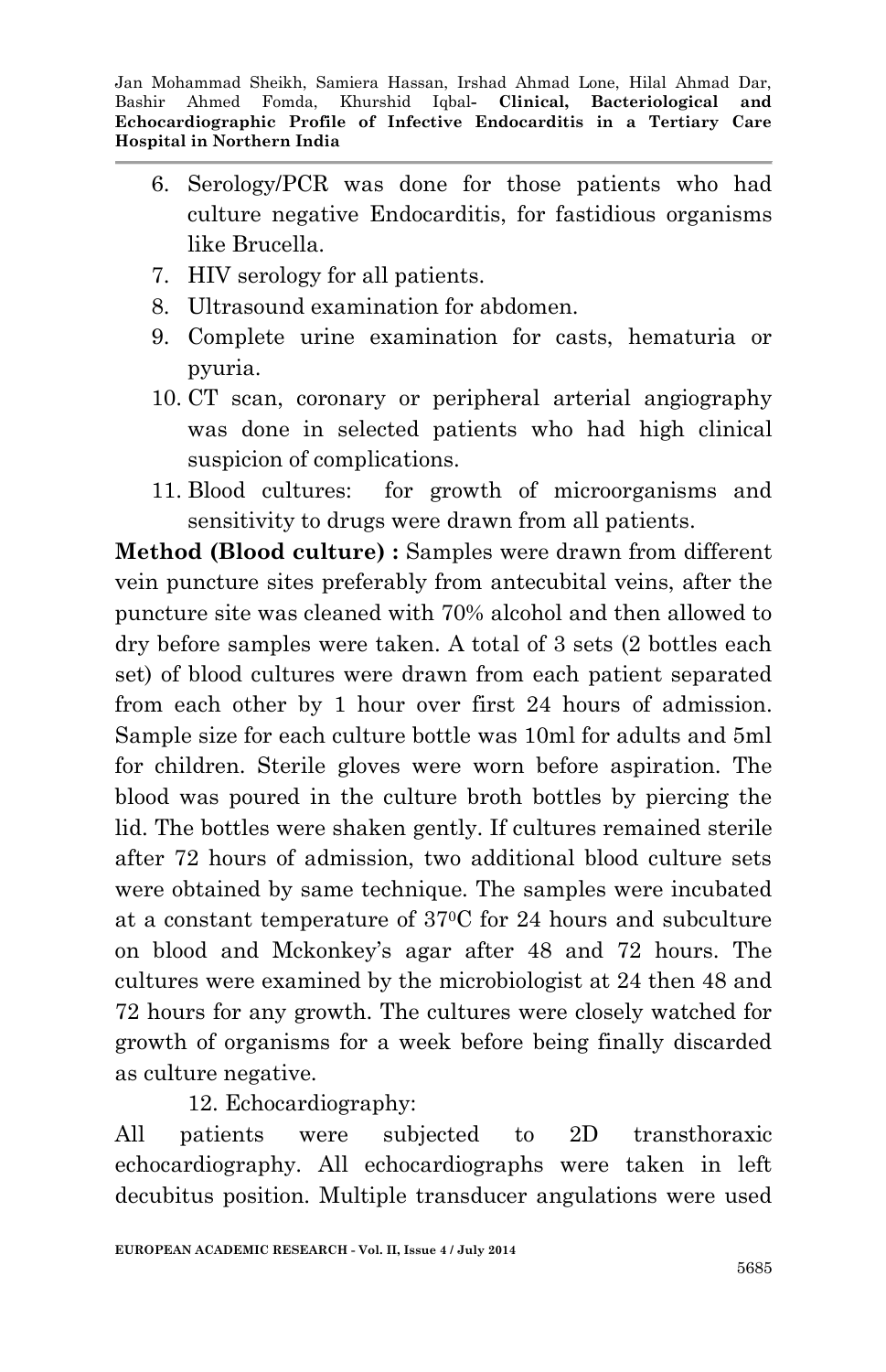to examine the heart from all available echocardiographic windows including subxiphoid and apical positions. Positive echocardiographic findings were documented and results were summarized as defined in Duke criteria.

### **Results**

**Table – 1** Shows age and sex distribution of cases studied; there were 29 (58%) males and 21 (42%) females.

| Age in Years | of<br>Total<br>No.<br>Cases | Percentage | Male | Female |
|--------------|-----------------------------|------------|------|--------|
| $10 - 20$    |                             | 12         |      |        |
| $21 - 30$    | 17                          | 34         | 12   | 5      |
| $31 - 40$    |                             | 28         |      | 8      |
| $41 - 50$    |                             | 16         |      | 2      |
| $51 - 60$    | 5                           | 10         | .,   | 2      |

**Table – 2** Shows underlying predisposing factors in our study**.** Of the fifty patients, 27 (54%) had underlying rheumatic heart disease, 10 (20%) had congenital heart disease, 9 (18%) had prosthetic valves and 4 (8%) had normal.

| Underlying<br>heart      | Total No. of | $%$ age | Male | Female |
|--------------------------|--------------|---------|------|--------|
| disease                  | cases        |         |      |        |
| Rheumatic heart disease  | 27           | 54      | 16   |        |
| Congenital heart disease | 10           | 20      | Ð    | Ð      |
| Prosthetic valves        |              | 18      |      |        |
| Normal vales             |              |         |      |        |

**Table – 3** Shows Patients with underlying RHD with various valve lesions: 12 (44.44%) had mitral stenosis with mitral regurgitation, 4 (14.81%) had purely mitral stenosis, 2 (7.4%) had purely mitral regurgitation, 2 (7.4%) had aortic stenosis with mitral regurgitation, 3 (11.11%) had mitral regurgitation with aortic regurgitation, 2 (7.4%) had aortic stenosis with aortic regurgitation.

| <b>Type of lesions</b>                       | No. of Cases | %age<br>( $n = 27$ ) | Male | Female |
|----------------------------------------------|--------------|----------------------|------|--------|
| Mitral stenosis with mitral<br>regurgitation | 12           | 44.44                |      |        |
| Mitral stenosis                              |              | 14.81                |      |        |
| Mitral regurgitation                         |              | 7.40                 |      |        |
| Aortic<br>stenosis/Mitral                    | 9.           | 7.40                 |      |        |

**EUROPEAN ACADEMIC RESEARCH - Vol. II, Issue 4 / July 2014**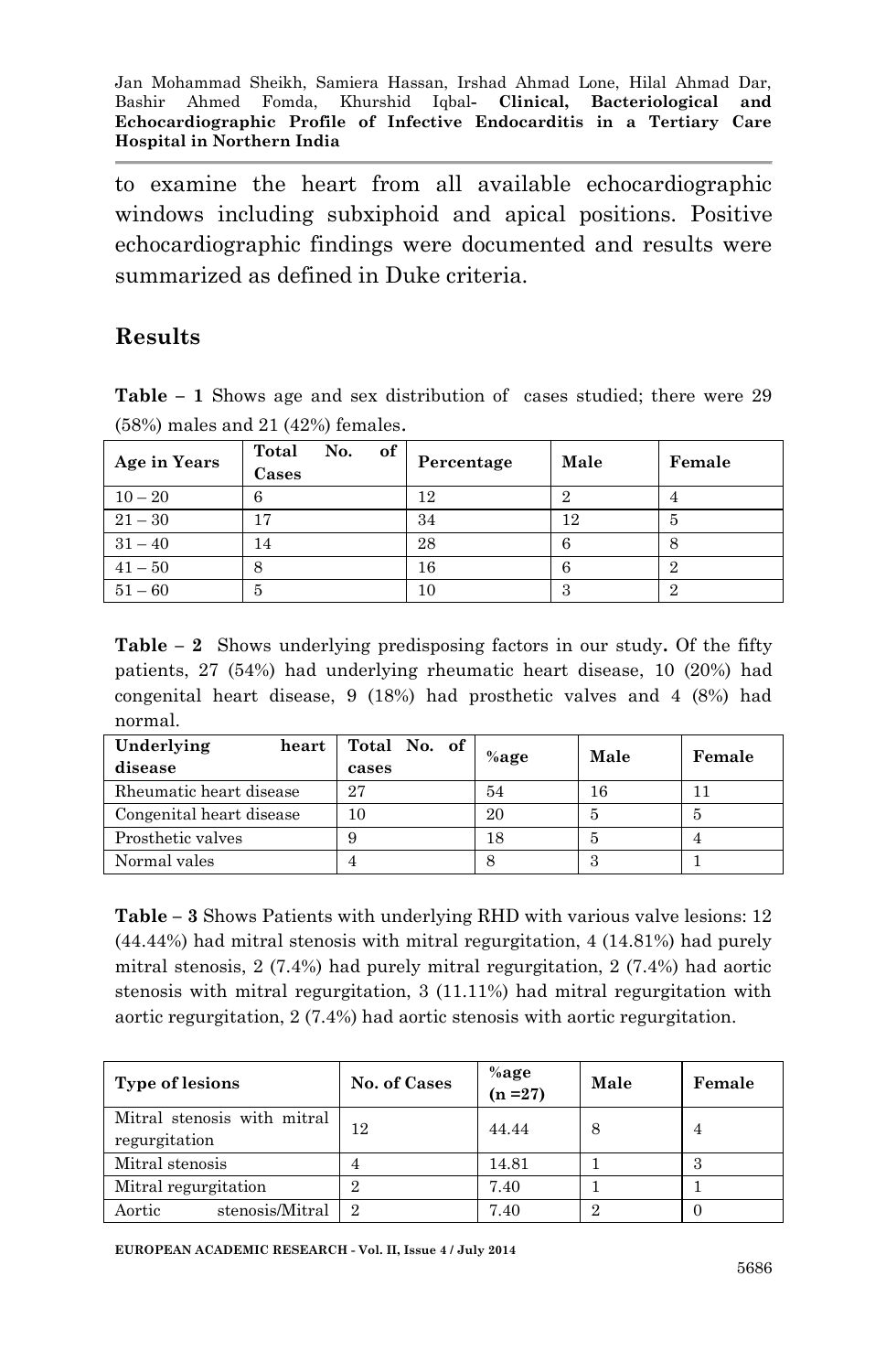| regurgitation                 |                |       |    |   |
|-------------------------------|----------------|-------|----|---|
| Mitral regurgitation/         | З              | 11.11 | 21 | 9 |
| Aortic regurgitation          |                |       |    |   |
| Aortic regurgitation / Aortic | 2              | 7.40  |    |   |
| stenosis                      |                |       |    |   |
| Aortic regurgitation / Mitral | $\overline{2}$ | 7.40  | റ  |   |
| stenosis                      |                |       |    |   |

**Table – 4** Shows incidence of various lesions of Congenital heart disease (CHD) 4 (40%) had Bicuspid aortic valve disease, 1 (10%) had VSD and 5 (50%) had pulmonic stenosis as the predominant cardiac lesions.

| <b>Type of Heart Lesion</b>   | of<br>No.<br>Cases | $%$ age<br>$(n = 10)$ | Male | Female |
|-------------------------------|--------------------|-----------------------|------|--------|
| Bisuspid aortic valve disease |                    | 40                    |      |        |
| VSD                           |                    |                       |      |        |
| Pulmonic stenosis             |                    | 50                    |      |        |

**Table – 5** Shows Valve involvement in prosthetic valve IE: 6 patients had aortic valve involvement and 3 had mitral valve involvement.

| <b>Valve Involved</b> | of<br>No.<br>Cases | $%$ age | Male | Female |
|-----------------------|--------------------|---------|------|--------|
| Aortic valve          |                    | 66.66   |      |        |
| Mitral valve          |                    | 33.33   |      |        |

|  |  | <b>Table – 6</b> Shows incidence of various risk factors for normal valve |  |  |  |  |
|--|--|---------------------------------------------------------------------------|--|--|--|--|
|  |  | endocarditis in our study 2 were IV drug abusers, 1 was CKD on long term  |  |  |  |  |
|  |  | hemodialysis and 1 had permanent pacemaker related endocarditis (PME).    |  |  |  |  |

| <b>Valve Involved</b> | No. of Cases | $%$ age | Male | Female |
|-----------------------|--------------|---------|------|--------|
| I/V drug abusers      |              | 50      |      |        |
| CKD on HD             |              | 25      |      |        |
| PME                   |              | 25      |      |        |

**Table – 7** Incidence of various symptoms of I. E in our series46 (92%) of patients had fever, 20 (40%) had anorexia and malaise, 32 (64%) had palpitations, 7 (14%) had arthralgias, 18 (36%) had breathlessness, 8 (16%) had orthopnea, 3 (6%) had headache and 3 (6%) had chest pain at the time of presentation.

| <b>Symptoms</b>  | No. of Cases | Percentage |
|------------------|--------------|------------|
| Fever            | 46           | 92         |
| Anorexia Malaise | 20           | 40         |
| Palpitation      | 32           | 64         |
| Arthralgias      |              | 14         |
| Breathlessness   | 18           | 36         |

**EUROPEAN ACADEMIC RESEARCH - Vol. II, Issue 4 / July 2014**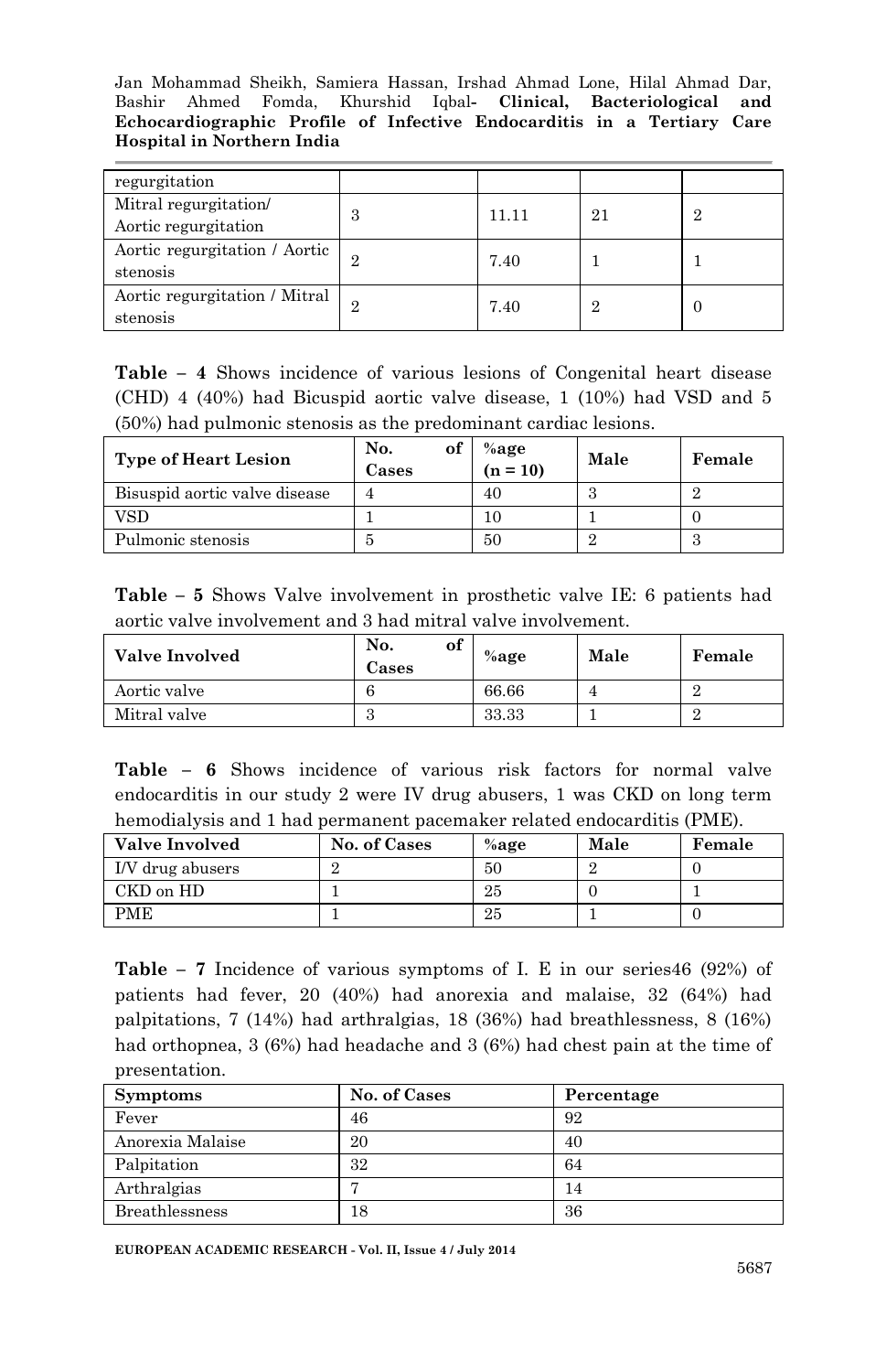| Orthopnea  | $\sqrt{2}$<br>ΙU |
|------------|------------------|
| Headache   |                  |
| Chest pain |                  |

**Table – 8** Shows Incidence of various Signs of I/E in our series of 50 cases45 (90%) had murmur on auscultation, 24 (48%) had spleenomegaly, 14 (28%) had clubbing in digits, 9 (18%) had raised JVP, 7 (14%) had pedal edema, 4 (8%) had petechiae, 4 (8%) had hepatomegaly, 3 (6%) had rash, 3 (6%) had splinter hemorrhage, 2 (4%) had Roth's spots documented on fundus examination, 2 (4%) had Osler's nodes and 1 (2%) had Janeway's lesions and 1 (2%) had cyanosis.

| Clinical signs       | No. of Cases   | Percentage     |
|----------------------|----------------|----------------|
| Clubbing             | 14             | 28             |
| Splinter haemourages | 3              | 6              |
| Janeway's Lesions    | 1              | $\overline{2}$ |
| Roth's spots         | $\overline{2}$ | 4              |
| Osler's nodes        | $\overline{2}$ | 4              |
| Petechiae            | 4              | 8              |
| Rash                 | 3              | 6              |
| Murmur               | 45             | 90             |
| Spleenomegaly        | 24             | 48             |
| Hepatomegaly         | 4              | 8              |
| Raised JVP           | 9              | 18             |
| Pedal edema          | 7              | 14             |
| Cyanosis             |                | $\overline{2}$ |

**Table – 9** Incidence of various microorganisms as causative agents in cases studied, 23 (46%) had culture positive IE and 27 (54%) of patients had cultures negative for causative organism. Of the cultures positive cases, 15 (65.2%) cases had staphylococcus aureus, 1 (4.34%) had staph. epidermidis, 1 (4.34%) had E-coli, 1 (4.34%) had salmonella typhi, 3 (13.04%) had acinetobacter spp. 2 (8.69%) had streptococcus viridians .

| Organism Isolated         | <b>Positive Cases (23)</b> | Percentage 46% |
|---------------------------|----------------------------|----------------|
| Staphylococcus aureus     | 15                         | 65.21          |
| Staphlococcus epidermidis |                            | 4.34           |
| Streptococcus viridians   | ິ                          | 8.69           |
| Acinetobacter             | 3                          | 13.04          |
| E.Coli                    |                            | 4.34           |
| Salmonella typhi          |                            | 4.34           |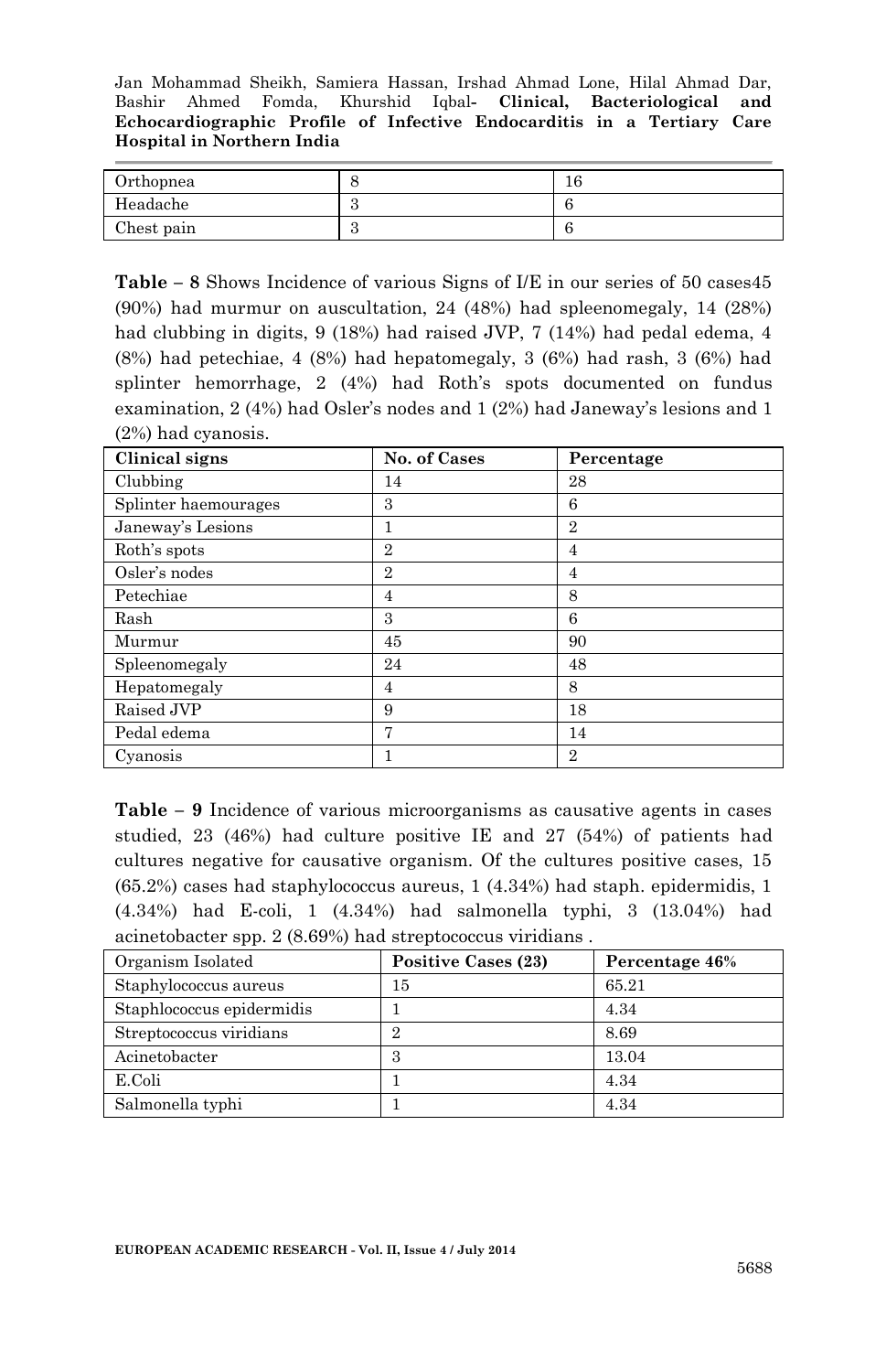**Table – 10** Showing effect of prior antibiotic therapy on culture results. Prior antibiotic use was found in 70% of patients with culture negative results.

| <b>Case Description</b>                                                         | No.<br>of<br>Cases | Culture<br>positive cases | Percentage |
|---------------------------------------------------------------------------------|--------------------|---------------------------|------------|
| Patients treated outside with<br>antimicrobials before cultures<br>were drawn.  | 23                 | 4                         | 17.39      |
| Patients who had not received<br>prior to<br>antibiotics<br>blood  <br>cultures | 27                 | 19                        | 70.37      |

**Table – 11** Showing percentage prevalence of various laboratory parameters anaemia was present in 28 (56%) of cases. Of these 28 cases, 21 (71.4%) had mild anaemia, 7 (25%) had moderate to severe anaemia and 1 (3.57%) had severe anaemia and required blood transfusion. Of the 50 cases studied 18 (36%) had leucocytosis and 35 (70%) had raised erythrocyte sedimentation rate.18 (36%) out of 50 had microscopic hematuria on routine urine examination thereby suggesting glomerulonephritis as shown in table.

| <b>Laboratory Parameters</b> |           | Cases<br><b>Studied</b> | of<br>No.<br>Cases | Percentage |
|------------------------------|-----------|-------------------------|--------------------|------------|
| Anaemia                      |           | 50                      | 28                 | 56         |
|                              | < 5       | 28                      |                    | 3.57       |
| Haemoglobin (g/dl)           | $5 - 7$   | 28                      | 7                  | 25.0       |
|                              | $8 - 11$  | 28                      | 20                 | 71.4       |
| Leucocytosis                 |           | 50                      | 18                 | 36.0       |
| TLC in $1000/\Box$           | $11 - 15$ | 18                      | 15                 | 83.33      |
|                              | >15       | 18                      | 3                  | 16.33      |
| Raised ESR                   |           | 50                      | 35                 | 70.0       |
| $ESR$ in $mm/hr$             | $21 - 40$ | 35                      | 27                 | 77.14      |
|                              | > 41      | 35                      | 8                  | 22.28      |
| Hematuria                    |           | 50                      | 18                 | 36.0       |

**Table – 12** Showing percentage prevalence of various complications in our study group Of the 50 patients studied, 8 (16%) had embolic complications, 4 (8%) had pericardial effusion on 2D Transthoracic echocardiography {TTE}, 4 (8%) patients had renal failure and 9 (18%) had heart failure as shown in table.

| Complications |        | <b>Cases Studied</b> | No.<br>of<br>Cases | Percentage |
|---------------|--------|----------------------|--------------------|------------|
| Heart failure |        | 50                   |                    | 18         |
| Embolism      |        | 50                   |                    | 16         |
|               | Stroke | O                    | $\cdot$ )          | 37.5       |
|               | AMI    | ŏ                    |                    | 25         |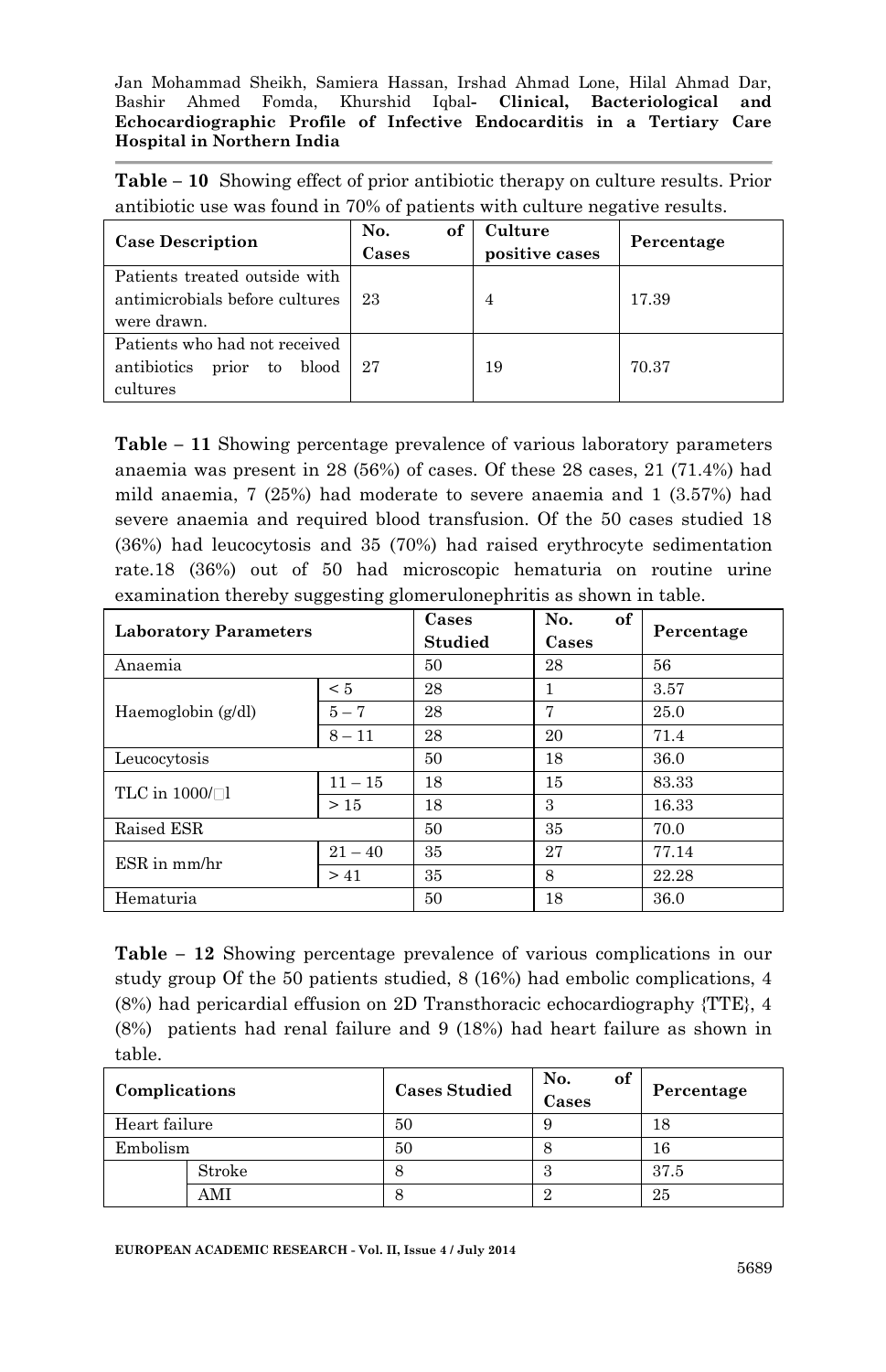|               | Peripheral embolism  |    | 07<br>ن ، ا ت |
|---------------|----------------------|----|---------------|
|               | Pericardial effusion | 50 |               |
| Renal failure |                      | 50 |               |

**Table – 13** Shows echocardiographic results of our study studied 2D TTE was done over all patients vegetations were seen in 46 (92%) of patients. 4 patients required TEE for diagnosis of definite I.E.

| Results                                       | No. of Cases   | Percentage |
|-----------------------------------------------|----------------|------------|
| Vegetation seen on TTE                        | 46             | 92         |
| TEE                                           | 4              | 8          |
| No. of cases with MV vegetation               | 20             | 40         |
| No. of cases with a ortic valve vegetation    | 16             | 32         |
| No. of cases with TV vegetation               | $\overline{2}$ | 4          |
| No. of cases with PV vegetation               | З              | 6          |
| No. of cases with prosthetic valve vegetation | 9              | 18         |
| Aortic prosthetic valve involvement           | 6              | 66.33      |
| Mitral prosthetic valve involvement           | 3              | 33.33      |

### **Discussion**

Of the 50 cases studied 29 (58%) were males and 21 (42%) were females. Male to female ratio was 1.3:1. Majority (34%) of the patients were in the age group of 21-30 years, followed by 28% in the age group of 31-40 years, 16% in the age group of 41-50 years, 12% from 10-20 years and 10% in 51-60 years. Mean age of the patients was 36.4 years. Lerner and Weinstein studied 100 patients of I.E. found 69 males, and 31 females. Naveed Ullah Khan et al, studied changing trends in IE on 75 patients of definite I.E. He noticed 55 (70%) males and 20 (30%) females. Chang Han Lee et al noticed 70% men. K. J. Suleiman et al, studied pattern of infective endocarditis, noticed male to female ratio of 1.2:1. Jaffar A.

 Our study demonstrated 27 (54%) had underlying rheumatic heart disease (RHD), 10 (20%) had congenital heart disease (CHD), 9 (18%) had prothetic valves and 4 (8%) had normal valves. The incidence of rheumatic fever has fallen over past two decades in industrialized nations. This decline was largely attributed to improved living conditions. The high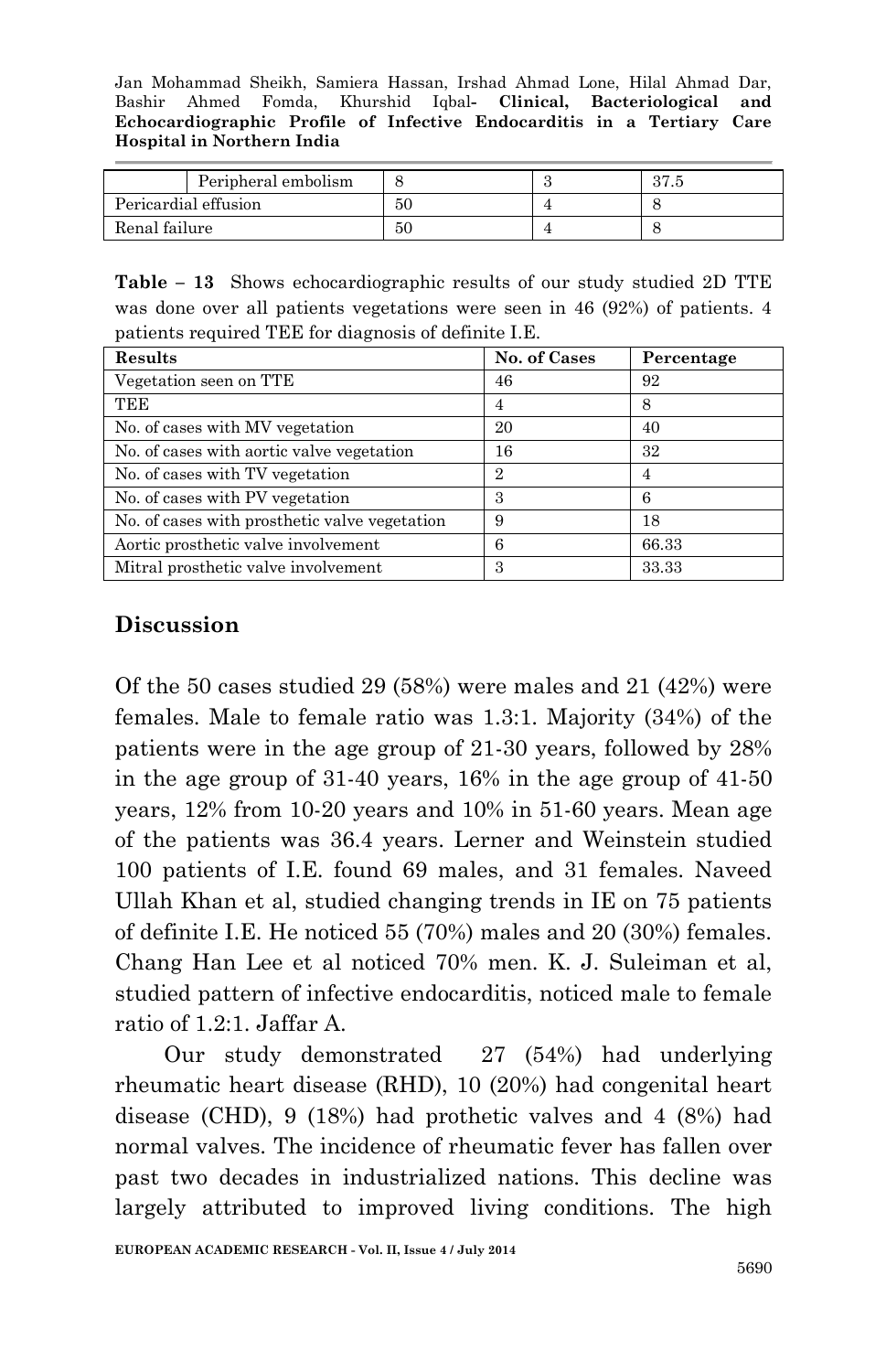prevalence of RHD in our part of world is probably the reason as the most common predisposing factor of I.E. in our series of 50 patients. RHD continues to be the most common predisposing condition in many studies particularly from Indian sub-continent. H. Hricak et al studied etiology and outcome in 53 cases of I.E. found RHD in 56% of patients studied. Naveen Garg et al , found RHD in 46.9% in 192 patients of Duke definite endocarditis in India. Rajab Chowdhary et al, studied active I.E. from 186 with 190 episodes of I.E. over a period of 10 years at a large referral hospital in northern India found RHD, as the most frequent underlying heart lesion in 42% of patients, followed by CHD in 33% of patients, NVE in 9% and PVE in 2 patients. Allyn Tugcu noticed RHD in 39.3% and PME in 2.9%

 Of the 50 patients of definite I.E. commonest symptoms and signs noticed were; Fever in 46 (92%) of patients, anorexia and malaise in 20 (40%) of patients, palpitation in 32 (64%) of patients, arthralgias in 7 (14%) of patients and breathlessness in 18 (36%).Forty five (90%) had murmur, spleenomegaly in 14 (28%), clubbing in 9 (18%) and splinter hemorrhage in 2 (4%) of patients. Naveed Ullah et al noticed, fever, shortness of breath, weight loss, murmur and splenomegaly as the commonest symptoms and signs in his study over 75 definite I.E. patients. Naveen Garg et al, found fever in 90%,clubbing in 58%,spleenomegaly in 60.6% and neurological symptoms in 16.6%. K. J. Suleiman et al, noticed murmur in 98% and fever in 96% of patients. Pankey analyzed 221 patients of bacterial endocarditis found murmurs in 99.5%, fever in 95% and petechiae in 70%. Robinvich analyzed 141 patients of I.E., found murmur in 96%, petechiae in 48%, splenomegaly in 43%, arthralgias in 25%, Osler's nodes in 16% and clubbing of digits in 15%.Jones studied 365 patients of I.E., found neurological symptoms in 65% of patients. Johnson studied 149 episodes of endocarditis, found fever in 87% of patients, splenomegaly in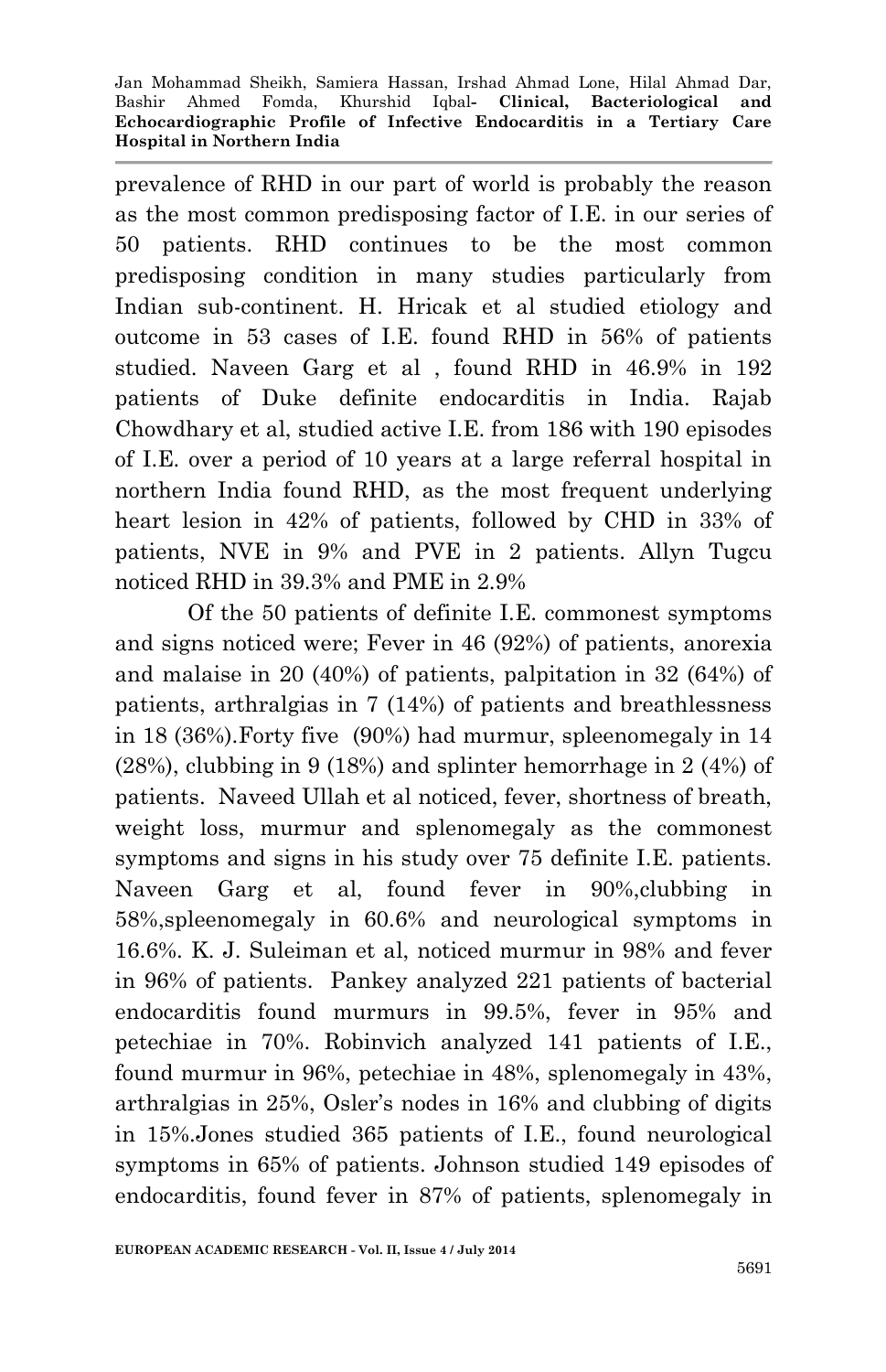65%, petechiae in 42%, splinter haemorrhages, Roths spots, janeways lesions and Oslers nodes were present in 7%, 4%, 4% and 5% respectively. Robinovich noticed fever in all (100%) murmur in 96%, arthralgias in 25% and clubbing in 15%.

 Fanky analyzed 221 patients found anaemia in 64% of patients raised ESR in 94% of patients. Of the 50 patients studied complication were seen in 25 (50%) of patients. This included heart failure in 9 (18%), embolism in 8 (16%), pericardial effusion in 4 (8%) and renal failure with serum creatinine of >2mg/dl in 4 (8%) of patients. Naveen Garg et al found anaemia in 81% Jaffar A Al-Tawfiq noticed embolic stroke in 5.5%, C Loupa noticed embolic complication in 27%, Mohammad Fariq in 10%, Franky Thuny in 34%, David R, reported embolic stroke in 16.9% heart failure in 32.3% and embolisation in 22.6%. Aylin Tugcu reported CHF in 55.9% patients of I.E. Naveen Garg et al found CHF in 41.9%, Renal failure in in 13.1% and embolism in 23.1%.

Of the 50 case studied 23 (46%) had blood cultures positive for the organisms while 27 (54%) of patients had negative cultures. Of the 27 culture positive cases, 3 (11.11%) had high titres (1:320) for Brucella. Of the 50 patients studied 23 (46%) had received antibiotics before reaching our hospital. Only 4 (17.39%) cases of this group yielded positive blood cultures. Twenty seven (54%) of patients had no antibiotic intake, and 19 (70.37%) yielded positive blood culture.One reason for less number of positive blood cultures in our series of patients could be prior antibiotic therapy before cultures were drawn for study. Of the 23 culture positive cases, 15 (65.12%) had staph aureus, acinetobacter in 3 (13.04%), streptococcus viridans in 2 (8.69%), staph epidermidis,streptococcus viridians and E. coli in 1 (4.34%) case each. Streptococcus and staphylococci are the cause of more than 80% of I.E. Staphylococcus aureus causes 80 to 90 percent of staphylococcal endocarditis and is most common cause for acute endocarditis.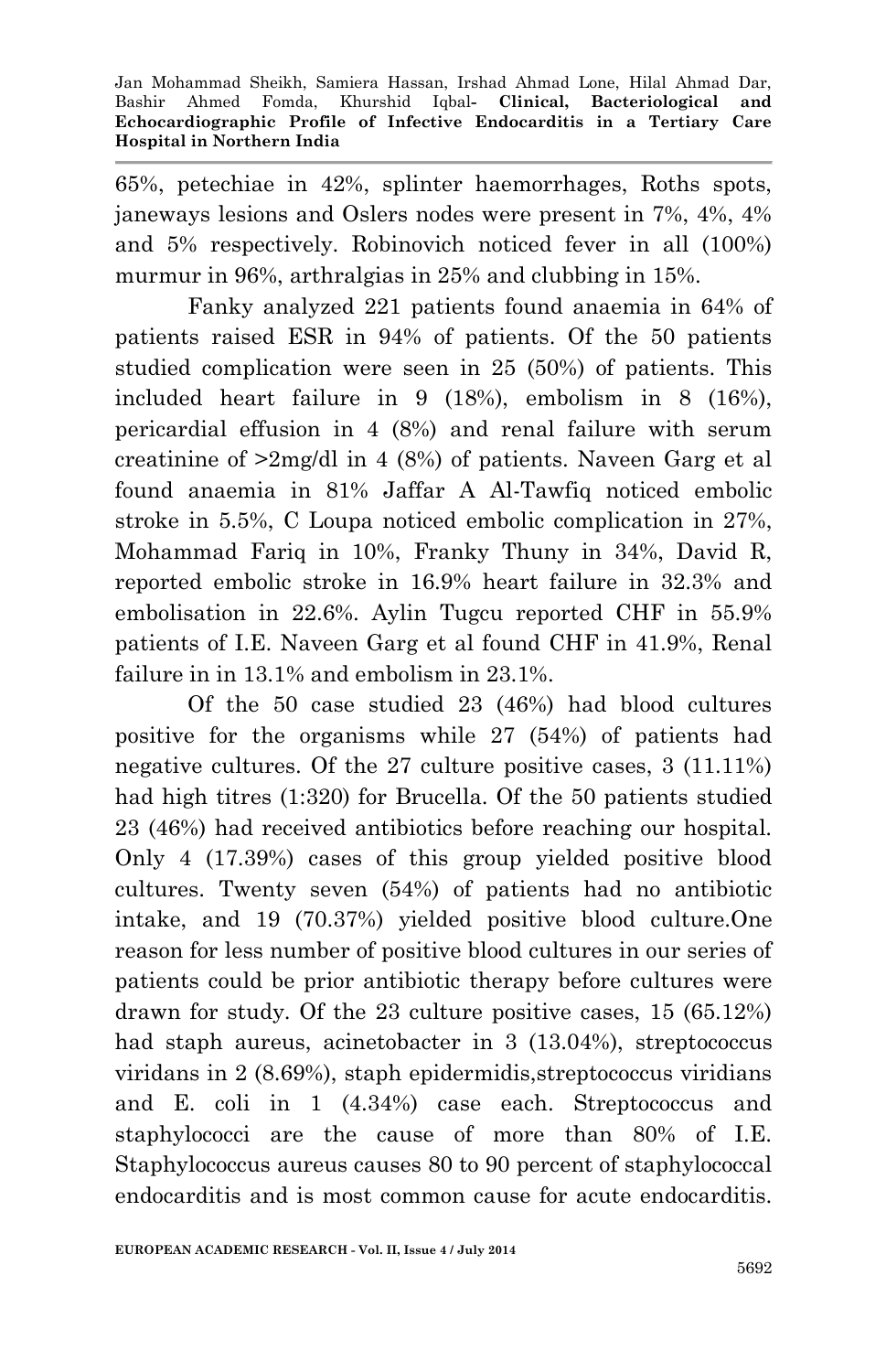Emerging data from International Consortium on Endocarditis (ICE) suggest that S.aureus has become the leading cause of IE worldwide.Of the 15 cases of staph aureus endocarditis, 9 (60%) cases were methicillin resistant and 6 (40%) cases were methicillin sensitive.Christain Spies et al found staphylococcus aureus as the predominant organism in 20 (50%) of 40 cases. Naveed Ullah Khan et al found staphylococcus in 52.5% and streptococcus in 27.5%. Emannele Durant-e-Mangoni et al found staphylococcus aureus as the leading cause of I.E. in elderly patients.S. Ciclan et al studied 169 episodes of I.E, Staphylococcus and streptococcus were most commonly isolated organisms.

TTE revealed vegetation in 46 (92%) of cases and 4 patients were subjected to TEE for diagnosis of definite I.E. Twenty (40%) of patients had mitral valve vegetation, M.V. was the commonest valve diseased. Sixteen (32%) of patients had aortic valve vegetation.Tricuspid valve was involved in 2 (4%) of patients and pulmonic in 3 (6%) of patients. Naveen Garg studied infective endocarditis in developing country over 192 episodes found vegetations in 89.9%. TTE has limited sensitivity for the detection of vegetation (65%) and intracardial abscess (30%).115,116 TTE has high specificity for detection of vegetation (98%).<sup>116</sup> Christain Spies et al found MV diseased in 73% and AV in 20%. F. Delahage et al while studying 415 cases of I.E. noticed vegetations on MV in 39% and AV in 36% and on tricuspid valve in 8%. K. J. Suleiman et al noticed vegetations in 80% of his study group.

### **Summary and conclusion**

 I. E is common among males, with a male female ratio of 1.38:1.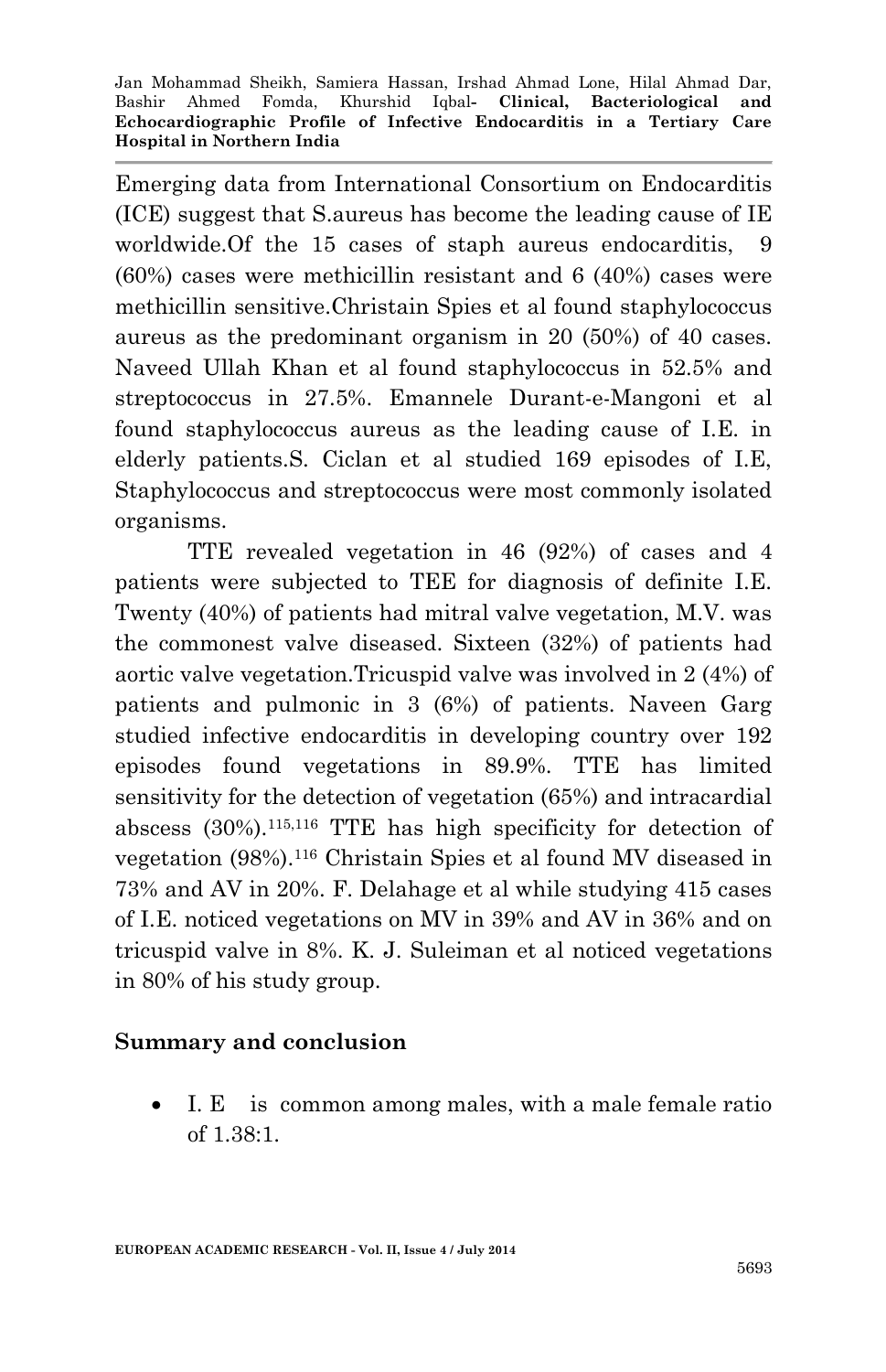- Most common age group affected is less than 40 years (76%) with significant shift towards older group with 10% of patients more than 50 years of age.
- Most common predisposing factor continues to be rheumatic heart disease followed by congenital heart disease and then prosthetic valves.
- Most common symptom is fever and most common sign observed is murmur. Other common findings are; clubbing and spleenomegaly.
- Anaemia, raised ESR, lecocytosis and microscopic hematuria are the common laboratory findings in these patients.
- Cultures are negative for maximum (54%) of patients.Cause for culture negative results is prior antibiotic use and fastidious organisms like brucella spp.
- Most common cause in culture positive cases is staphylococcus aureus found in 65% of patients.
- Sixty percent of staph aureus isolates are methicillin resistant.
- There are significant number of cases (6%) due to acinetobacter.
- Heart failure is the commonest complication followed by embolism.
- Complications are most commonly found in S. aureus aortic valve disease.
- Most commonly affected valve is mitral valve and then aortic valve.
- Tricuspid valve endocarditis is a less common entity with intra venous drug abuse as commonest risk factor.
- Two dimensional Transthoracic echocardiography is a good initial tool and detects vegetation in most of the cases.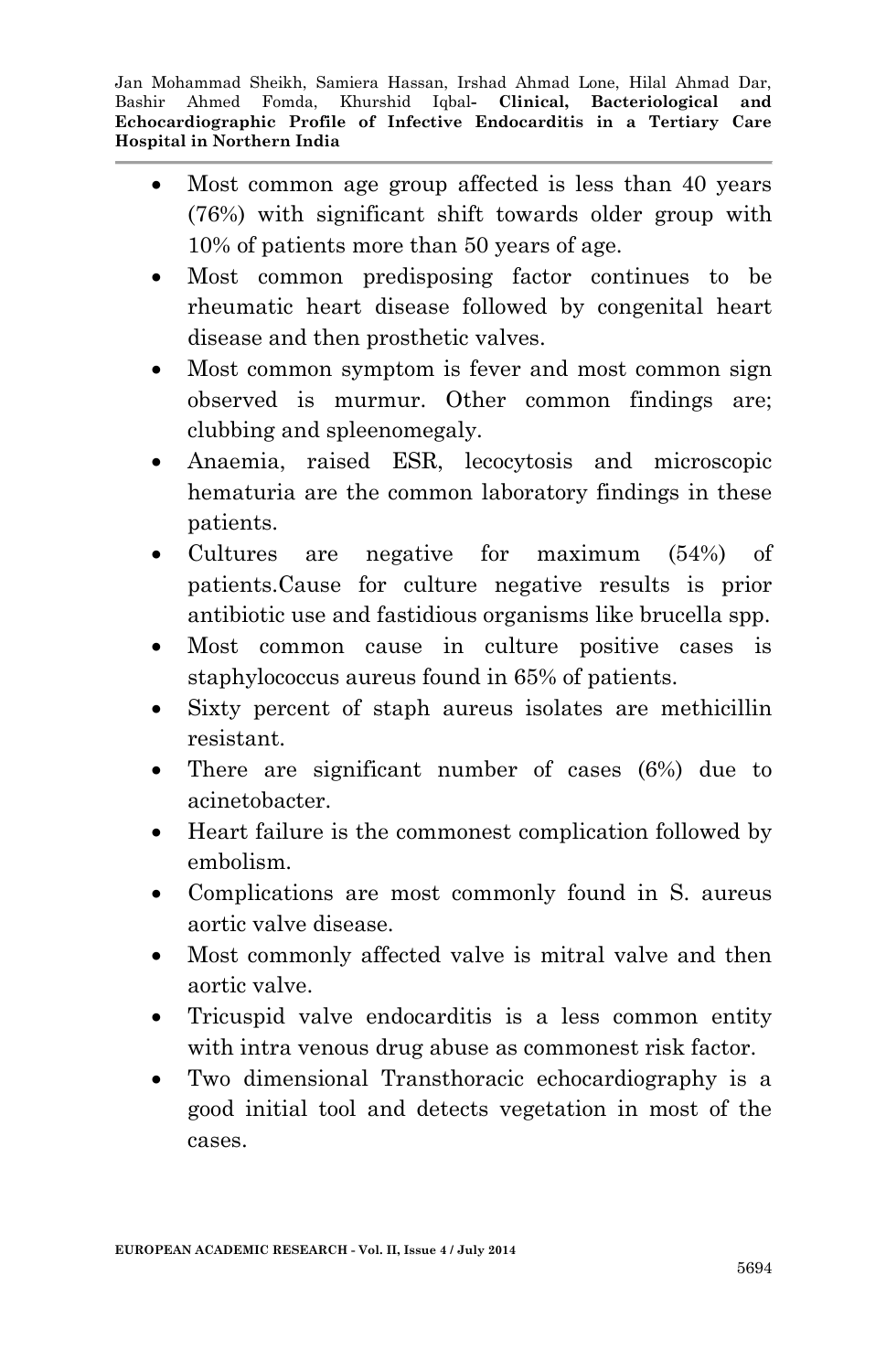Response to treatment (empirical/sensitivity guided) is good with least number of cases requiring modified/ altered regimens.

# **BIBLIOGRAPHY**

- 1. Nunley DL, Perlman PE. Endocarditis changing trends in epidemiology, clinical and microbiologic spectrum. *Postgrad Med* 1993; **93**: 235–247.
- 2. Horstkotte D, Follath F, Gutschik E *et al.* Guidelines on prevention, diagnosis and treatment of infective endocarditis – executive summary. *Eur Heart J* 2004; **25**: 267–276.
- 3. Mylonakis E, Calderwood SB. Medical progress: infective endocarditis in adults. *N Engl J Med* 2001; **345**: 1318– 1330.
- 4. Devlin RK, Andrews MM, Von Reyn CF. Recent trends in infective endocarditis: influence of case definitions. *Curr Opin Cardiol* 2004; **19**: 134–139.
- 5. Moreillon P, Que YA. Infective endocarditis. *Lancet* 2004; **363**: 139–149.
- 6. Mouly S, Ruimy R, Launay O *et al.* The changing clinical aspects of infective endocarditis: descriptive review of 90 episodes in a French teaching hospital and risk factors for death. *J Infect* 2002; **45**: 246–256.
- 7. Ben Ami R, Giladi M, Carmeli Y, Orni-Wasserlauf R, Siegman-Ingra Y. Hospital-acquired infective endocarditis: Should the definition be broadened. *Clin Infect Dis* 2004; **38**: 843–850.
- 8. Haddad SH, Arabi YM, Memish ZA, Al Shimemeri AA. Nosocomial infective endocarditis in critically ill patients: a report of three cases and review of the literature. *Int J Infect Dis* 2004; **8**: 210–216.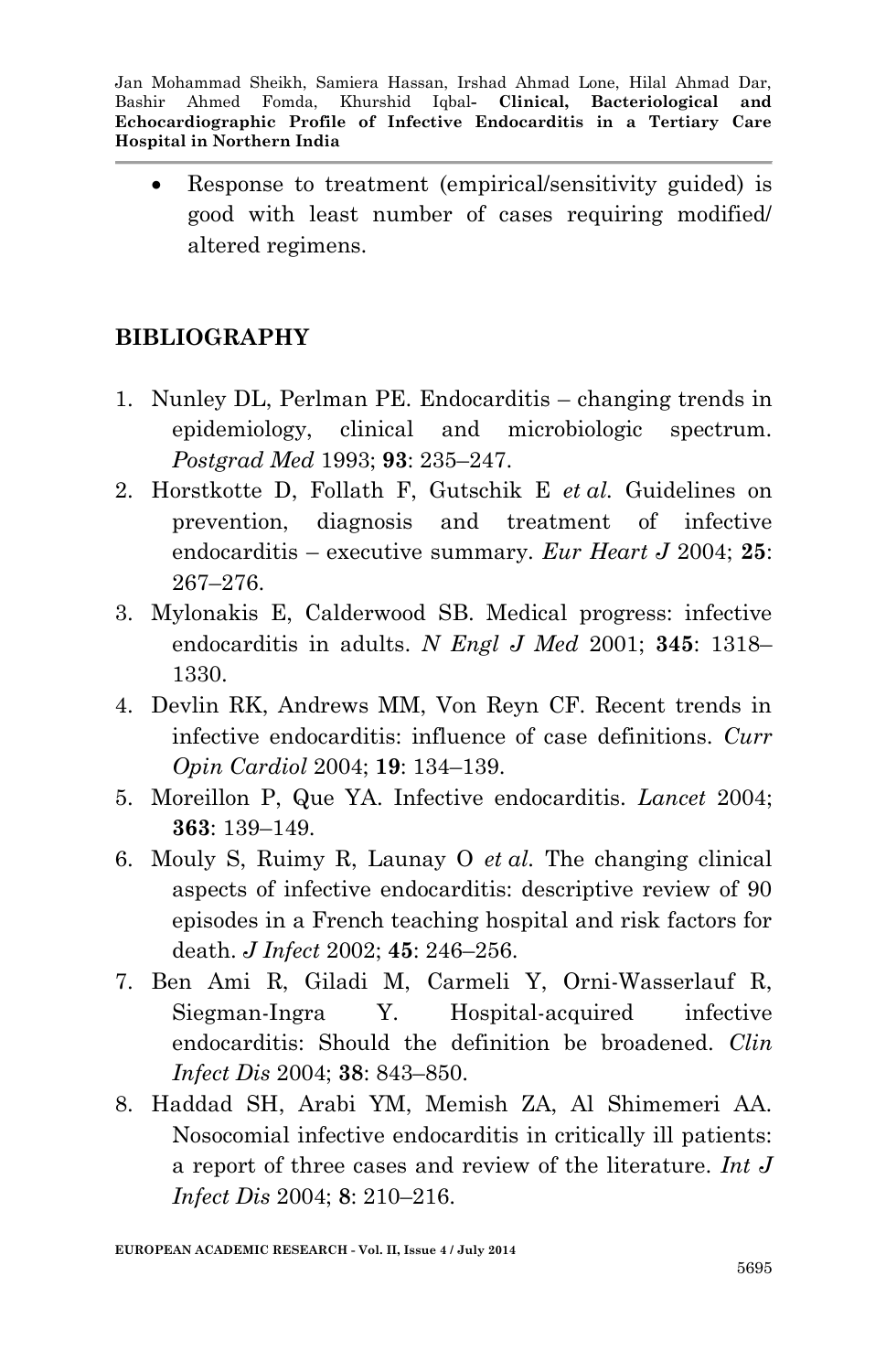- 9. Fefer P, Raveh D, Rudensky B, Schlesinger Y, Yinnon AM. Changing epidemiology of infective endocarditis. a retrospective survey of 108 cases, 1990–99. *Eur J Clin Microbiol Infect Dis* 2002; **21**: 432–437.
- 10. Cabell CH, Jollis JG, Peterson GE *et al.* Changing patient characteristics and the effect on mortality in endocarditis. *Arch Intern Med* 2002; **162**: 90–94.
- 11. Loupa C, Mavroidi N, Boutsikakis I *et al.* Infective endocarditis in Greece: a changing profile. Epidemiological, microbiological and therapeutic data. *Clin Microbiol Infect* 2004; **10**: 556–561.
- 12. Hoen B, Alla F, Selton-Suty C, Beguinot I *et al.* Changing profile of infective endocarditis – Results of a 1-year survey in France. *JAMA* 2002; **288**: 75–81.
- 13. Cecchi E, Forno D, Imazio M *et al.* New trends in the epidemiological and clinical features of infective endocarditis: results of a multicenter prospective study. *Ital Heart J* 2004; **5**: 249–256.
- 14. Hasbun R, Vikram HR, Barakat LA, Buenconsejo J, Quagliarello VJ. Complicated left-sided native valve endocarditis in adults – risk classification for mortality. *JAMA* 2003; **289**: 1933–1940.
- 15. Hamza N, Ortiz J, Bonomo RA. Isolated pulmonic valve infective endocarditis: a persistent challenge. *Infection* 2004; **32**: 170–175
- 16. Morris AJ, Drinkovic D, Pottumarthy S et al. Gram stain, culture, and histopathological examination findings for heart valves removed because of infective endocarditis. Clin Infect Dis 2003; **36**: 697–704
- 17. Chu VH, Cabell CH, Benjamin DK *et al.* Early predictors of in-hospital death in infective endocarditis. *Circulation* 2004; **109**: 1745–1749.
- 18. Langiulli M, Salomon P, Aronow WS, McClung JA, Belkin RN. Comparison of outcomes in patients with active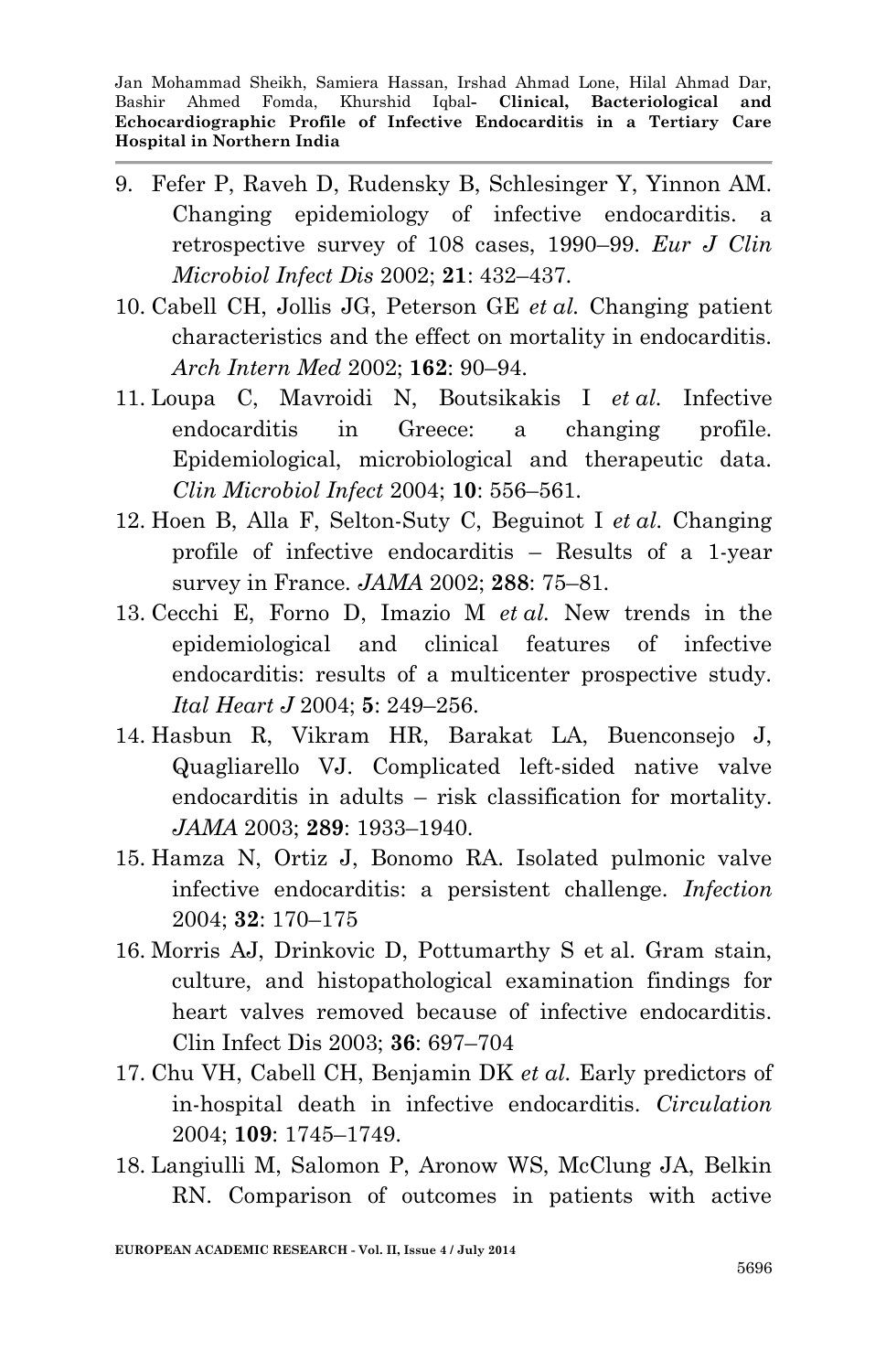infective endocarditis with versus without paravalvular abscess and with and without valve replacement. *Am J Cardiol* 2004; **94**: 136–137.

- 19. Cabell CH, Pond KK, Peterson GE *et al.* The risk of stroke and death in patients with aortic and mitral valve endocarditis. *Am Heart J* 2001; **142**: 75–80.
- 20. Lamas CC, Eykyn SJ. Blood culture negative endocarditis. analysis of 63 cases presenting over 25 years. *Heart* 2003; **89**: 258–262.
- 21. Barrau K, Boulamery A, Imbert G *et al.* Causative organisms of infective endocarditis according to host status. *Clin Microbiol Infect* 2004; **10**: 302–308.
- 22. Deprele C, Berthelot P, Lemetayer F *et al.* Risk factors for systemic emboli in infective endocarditis. *Clin Microbiol Infect* 2004; **10**: 46–53.
- 23. Wallace SM, Walton BI, Kharbanda RK, Hardy R, Wilson AP, Swanton RH. Mortality from infective endocarditis. clinical predictors of outcome. *Heart* 2002; **88**: 53–60.
- 24. Granowitz EV, Longworth DL. Risk stratification and bedside prognostication in infective endocarditis. *JAMA* 2003; **289**: 1991–1993.
- 25. De Castro S, Magni G, Beni S *et al.* Role of transthoracic and transesophageal echocardiography in predicting embolic events in patients with active infective endocarditis involving native cardiac valves. *Am J Cardiol* 1997; **80**: 1030–1034.
- 26. Werner M, Andersson R, Olaison L, Hogevik H. A clinical study of culture-negative endocarditis. *Medicine* 2003; **82**: 263–273.
- 27. Durack DT, Lukes AS, Bright DK. New criteria for diagnosis of infective endocarditis: utilization of specific echocardiographic findings. Duke Endocarditis Service. *Am J Med* 1994; **96**: 220–222.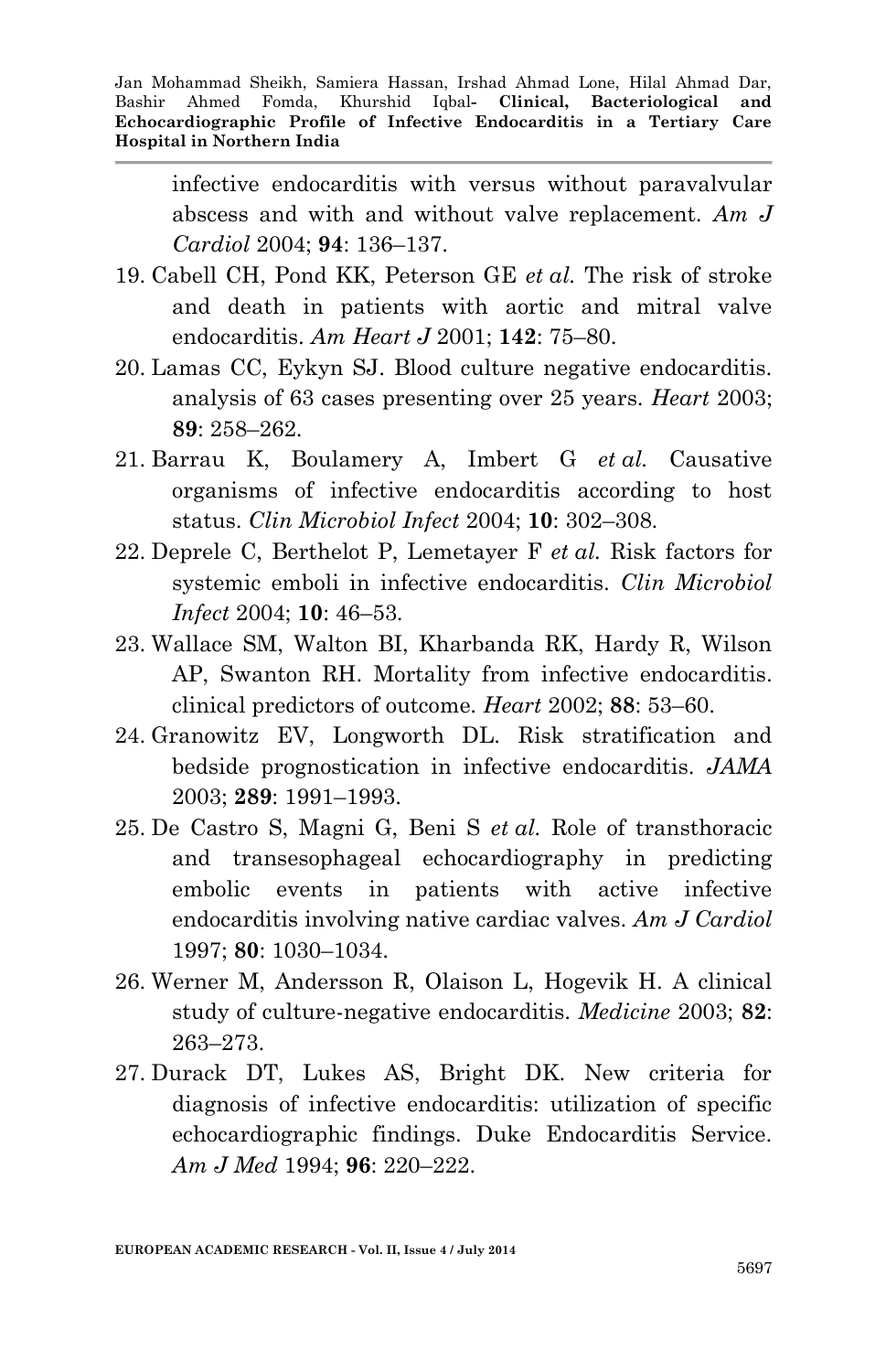- 28. Hoen B, Beguinot I, Rabaud C *et al.* The Duke criteria for diagnosing infective endocarditis are specific: Analysis of 100 patients with acute fever or fever of unknown origin. *Clin Infect Dis* 1996; **23**: 298–302.
- 29. Hoen B, Seltonsuty C, Danchin N *et al.* Evaluation of the Duke Criteria versus the Beth-Israel Criteria for the diagnosis of infective endocarditis. *Clin Infect Dis* 1995; **21**: 905–909.
- 30. Dodds GA, Sexton DJ, Durack DT, Bashore TM, Corey GR, Kisslo J. Negative predictive value of the Duke criteria for infective endocarditis. *Am J Cardiol* 1996; **77**: 403–407.
- 31. Andres E, Baudoux C, Noel E, Goichot B, Schlienger JL, Blickle JF. The value of the Von Reyn and the Duke diagnostic criteria for infective endocarditis in internal medicine practice. A study of 38 cases. *Eur J Intern Med* 2003; **14**: 411–414.
- 32. Li JS, Sexton DJ, Mick N *et al.* Proposed modifications to the Duke criteria for the diagnosis of infective endocarditis. *Clin Infect Dis* 2000; **30**: 633–638.
- 33. Brouqui P, Raoult D. Endocarditis due to rare and fastidious bacteria. *Clin Microbiol Rev* 2001; **14**: 177–207.
- 34. Podglajen I, Bellery F, Poyart C *et al.* Comparative molecular and microbiologic diagnosis of bacterial endocarditis. *Emerg Infect Dis* 2003; **9**: 1543–1547.
- 35. Bosshard PP, Kronenberg A, Zbinden R, Ruef C, Bottger EC, Altwegg M. Etiologic diagnosis of infective endocarditis by broad-range polymerase chain reaction: a 3-year experience. *Clin Infect Dis* 2003; **37**: 167–172.
- 36. Lang S, Watkin RW, Lambert PA, Bonser RS, Littler WA, Elliott TSJ. Evaluation of PCR in the molecular diagnosis of endocarditis. *J Infect* 2004; **48**: 269–275.
- 37. Millar BC, Moore JE. Emerging issues in infective endocarditis. *Emerg Infect Dis* 2004; **10**: 1110–1116.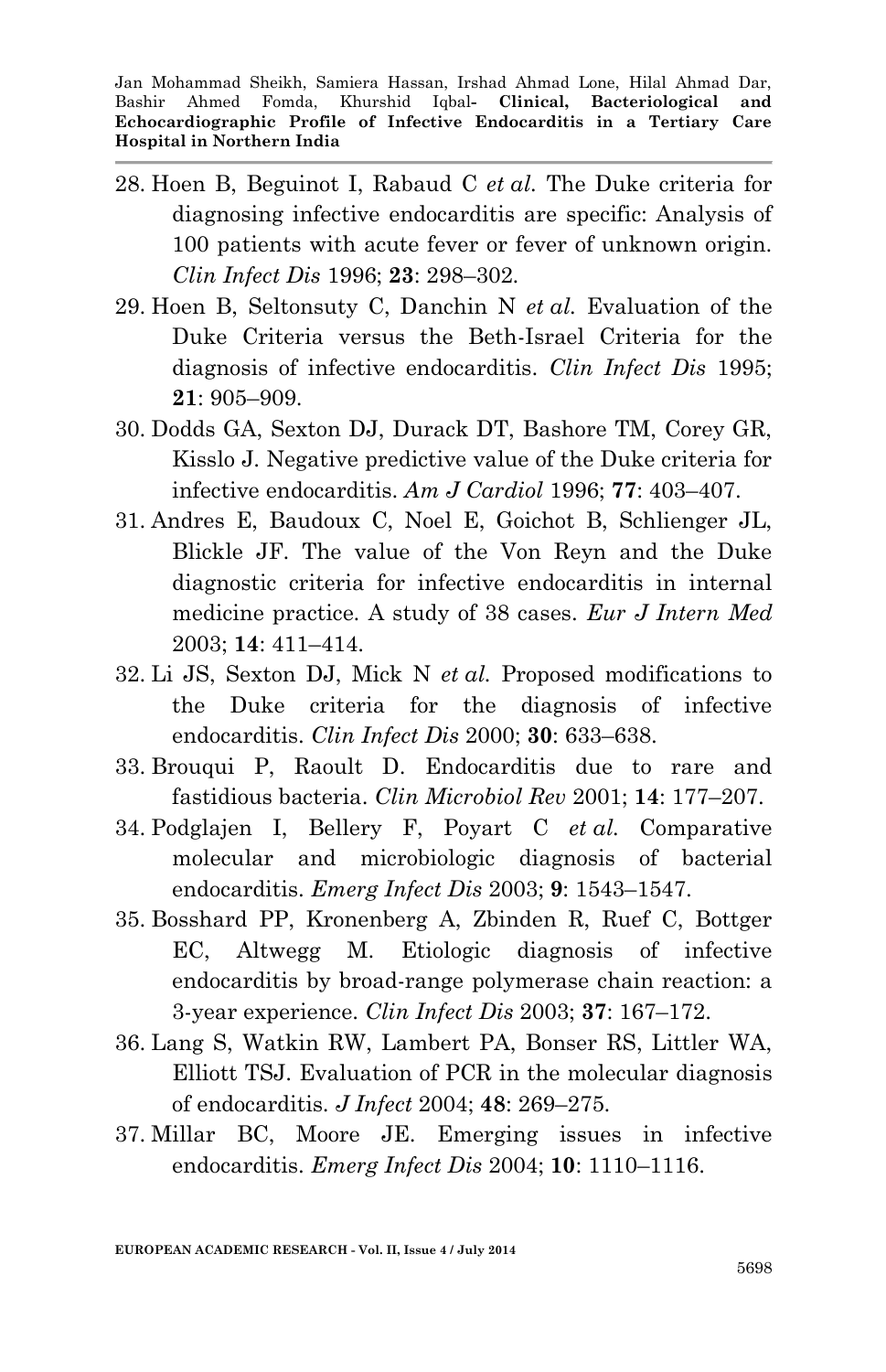- 38. Bayer AS, Bolger AF, Taubert KA *et al.* Diagnosis and management of infective endocarditis and its complications. *Circulation* 1998; **98**: 2936–2948.
- 39. Wilson WR, Karchmer AW, Dajani AS *et al.* Antibiotic treatment of adults with infective endocarditis due to streptococci, enterococci, staphylococci, and HACEK microorganisms. American Heart Association. *JAMA* 1995; **274**: 1706–1713.
- 40. Verhagen DWFM, Plokker HW, Buiting AG, Tjoeng MM, Van Der Meer JT. Optimisation of the antibiotic guidelines in The Netherlands. VII. SWAB guidelines for antimicrobial therapy in adult patients with infectious endocarditis. *Neth J Med* 2003; **61**: 421–429.
- 41. Netzer ROM, Altwegg SC, Zollinger E, Tauber M, Carrel T, Seiler C. Infective endocarditis: determinants of long term outcome. *Heart* 2002; **88**: 61–66.
- 42. Tornos MP, Olona M, Permanyer-Miralda G, Almirante B, Evangelista A, Soler-Soler J. Is the clinical spectrum and prognosis of native valve infective endocarditis in nonaddicts changing? *Eur Heart J* 1995; **16**: 1686–1691.
- 43. Bishara J, Leibovici L, Gartman-Israel D *et al.* Long-term outcome of infective endocarditis: The impact of early surgical intervention. *Clin Infect Dis* 2001; **33**: 1636–1643.
- 44. Remadi JP, Najdi G, Brahim A, Coviaux F, Majhoub Y, Tribouilloy C. Superiority of surgical versus medical treatment in patients with *Staphylococcus aureus* infective endocarditis. *Int J Cardiol* 2005; **99**: 195–199.
- 45. Chang FY, Peacock JE, Musher DM *et al. Staphylococcus aureus* bacteremia: recurrence and the impact of antibiotic treatment in a prospective multicenter study. *Medicine* 2003; **82**: 333–339.
- 46. Nishimura RA, Carabello BA, Faxon DP, et al. ACC/AHA 2008 guideline update on valvular heart disease: focused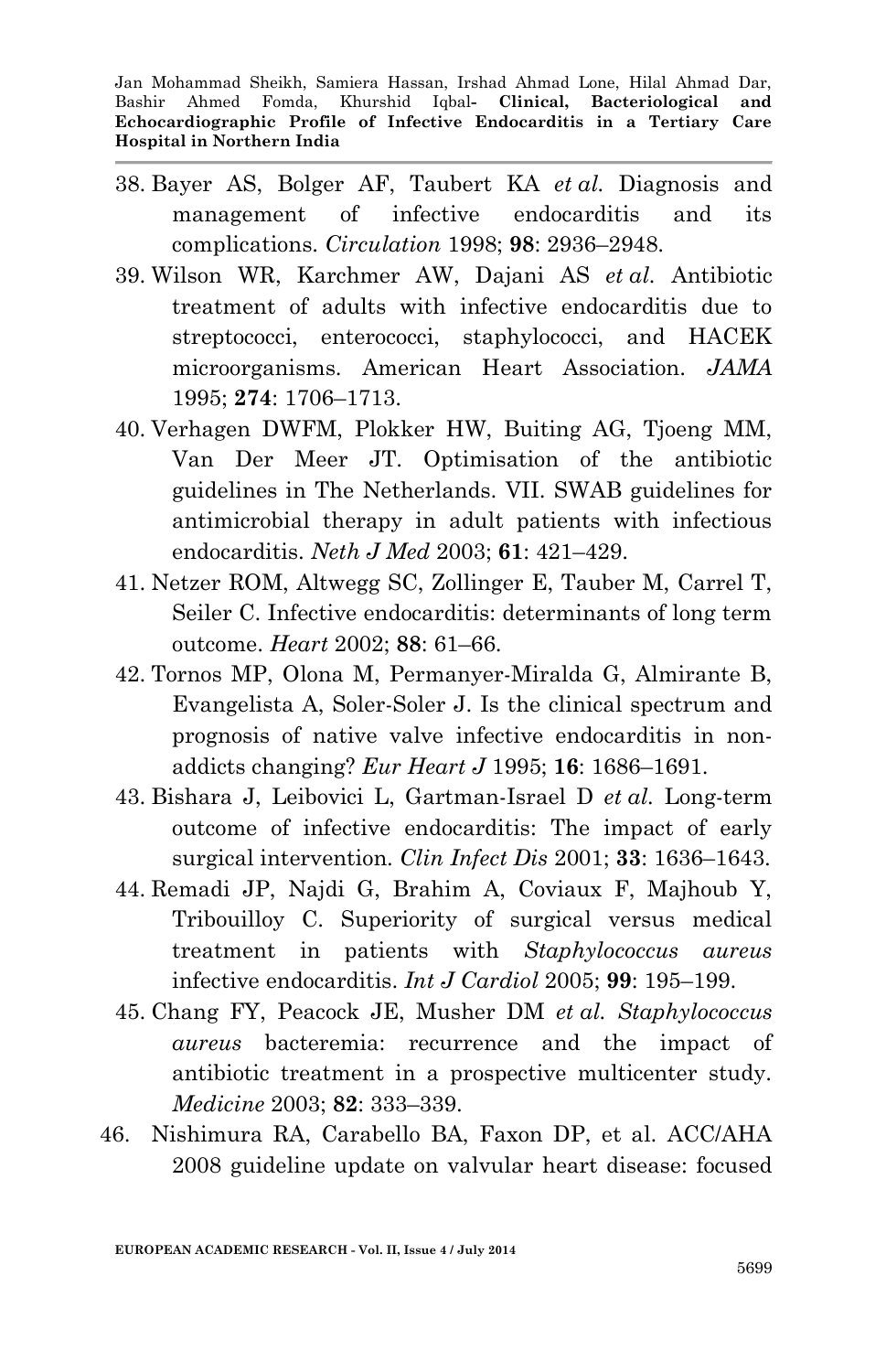updated on infective endocarditis. *JAmCollCardiol*. Published online before print July 28, 2008

- 47. Guidelines updated for infective endocarditis prophylaxis in valvular heart disease. J Am Cardiol 2008:676-685.
- 48. Kaye d, Mc Cormac RC, hook EW, Bacterial endocarditis: The changing pattern since the introduction of pencillin therapy.Antimicrob Agents Chemother 1961; 37-46.
- 49. Uwaydah MM, weinverg AN. Bacterial endocarditis-a changing pattern, N Engl J Med 1965; 273;1231-1235.
- 50. Lerner PI, Weinstein L. Infective endocarditis in the antibiotic era. N Engl J Med 1966; 274; 199-206; 259-266; 323-331; 388-393.
- 51. Finland M, Barnes MW ,Changing etiology of bacterial endocarditis in the antibiotic era; Experinces at the Boston city hospital 1933-1965,Ann Intern Med 1970;72;341-348.
	- 52. Durack DT, Petersdorf RG, Changes in the epidemiology of endocarditis; Kaplan EL Taranta AV eds. Infective endocarditis; An American Heart Association Symposium Dallas; American Heart association;19773-8.
	- 53. Baddour LM. Twelve-year review recurrent native valve endocarditis; a disese of modern antibiotic era. Rev Infect Dis 1988;10;1163-1170.
	- 54. Dysson C, infective endocarditis ; an epidemiological review of 128 episodes. J Infect 1999;38(2);87-93.
	- 55. Pankey GA. Subacute bacterial endocarditis at the University of Minnesota Hospital 1939 through 1959.Annals of Internal Medicine 55;550:1961.
	- 56. S Robinovich, J Evans,I.M Smith. A long term view of Bacterial Endocarditis. Annals of Int Med,63:2:185,1965.
	- 57. Lerner PI, Winstein L,Infective Endocarditis in antibiotic era.N Eng J Med 274:199,1966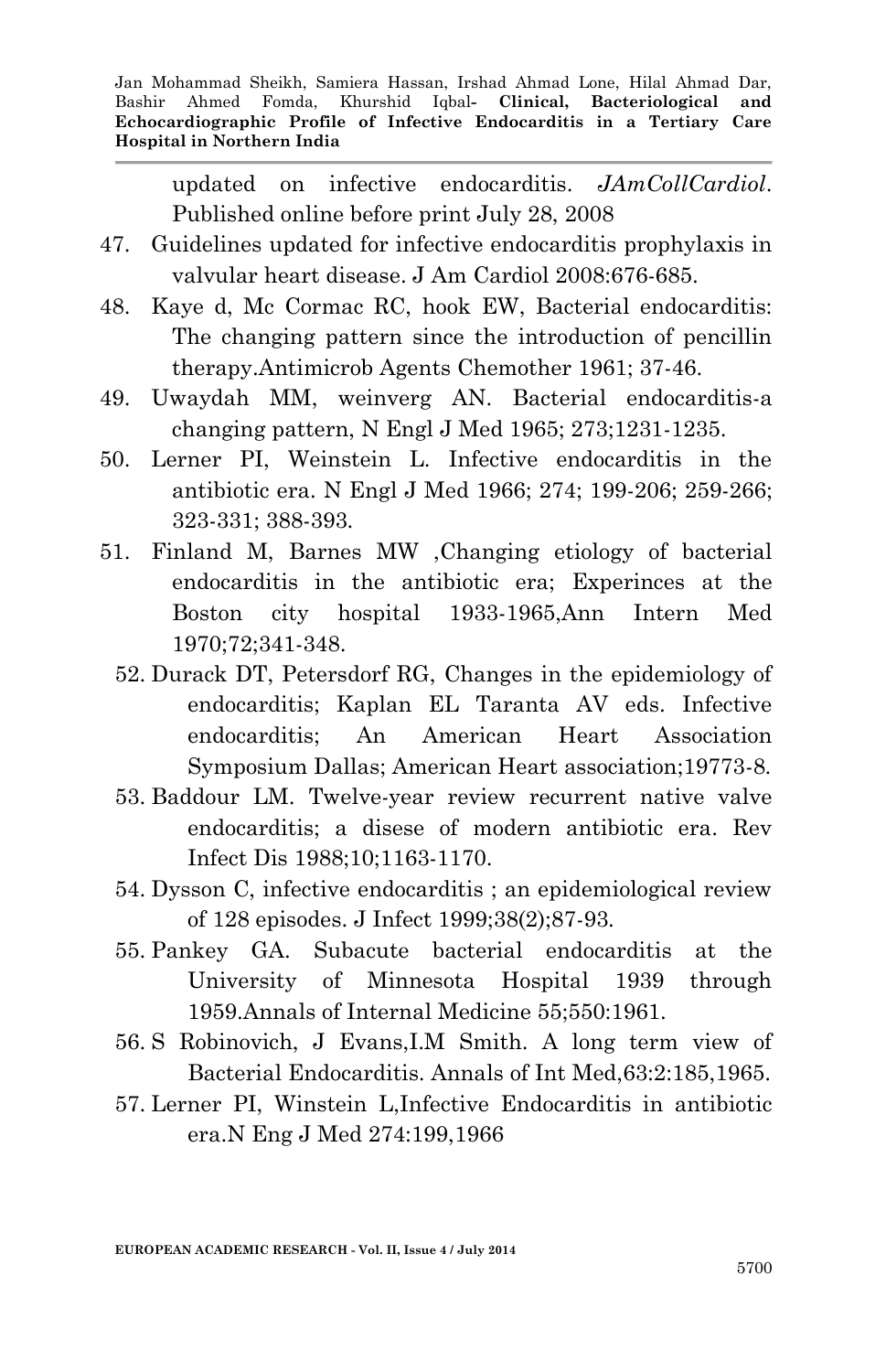- 58. Jones HR, Seikert RG,Geraci JE.Neurological manifestations of bacterial endocarditis.Annals of Internal Medicine 71:21,1969.
- 59. Johnson DS, Rosenthal R,Nadas AG.A forty year review of endocarditis in infancy and childhood.Circulation 51:504:1975
- 60. Pesanti EL,Smith IM.Infective endocarditis with negative blood cultures.An analysis of 52 cases.American Journal of Medicine 66:43:1979
- 61. Pazin GJ,Saul S,Thompson ME.Blood culture positivity;Suppression by outpatient antibiotic therapy in patients with bacterial endocarditis.Archives 0f Internal Medicine ,142:263-268,1982.
- 62. T. Geva and [M. Frand.](http://eurheartj.oxfordjournals.org/search?author1=M.+FRAND&sortspec=date&submit=Submit) Infective endocarditis in children with congenital heart disease: the changing spectrum, 1965-85. *Eur Heart J* 1988; 9 (11): 1244-1249
- 63. F. Delahaye, V. Goulet, [C. Selton-Suty,](http://eurheartj.oxfordjournals.org/search?author1=C.+SELTON-SUTY&sortspec=date&submit=Submit) [B. Hoen,](http://eurheartj.oxfordjournals.org/search?author1=B.+HOEN&sortspec=date&submit=Submit) [J. Etienne,](http://eurheartj.oxfordjournals.org/search?author1=J.+ETIENNE&sortspec=date&submit=Submit) [S. Briancon and C. Leport. C](http://eurheartj.oxfordjournals.org/search?author1=S.+BRIANCON&sortspec=date&submit=Submit)haracteristics of infective endocarditis in France in 1991: A 1-year survey. *Eur Heart J* 1995; 16 (3): 394-401.
- 64. Sami M. Awadallah MD, Rae-Ellen W. Kavey MD, Craig J. Byrum MD, Frank C. Smith MD, Daniel A. Kveselis MD and Marie S. Blackman MD. The changing pattern of infective endocarditis in childhood. The American Journal of Cardiology July 1992; **68**(1): 90-94.
- 65. Anil Grover, Inder S. Anand, Jagmohan Varma, Rajib Choudhury, Hari N. Khattri, Rajendra P. Sapru, Padmakar S. Bidwai and Purshotam L. Wahi. Profile of right-sided endocarditis: an Indian experience. International Journal of Cardiology October 1991; **33**(1): 83-88.
- 66. Rajib Choudhury, Anil Grover, Jagmohan Varm, Hari N. Khattri, Inder S. Anand, Padmakar S. Bidwai,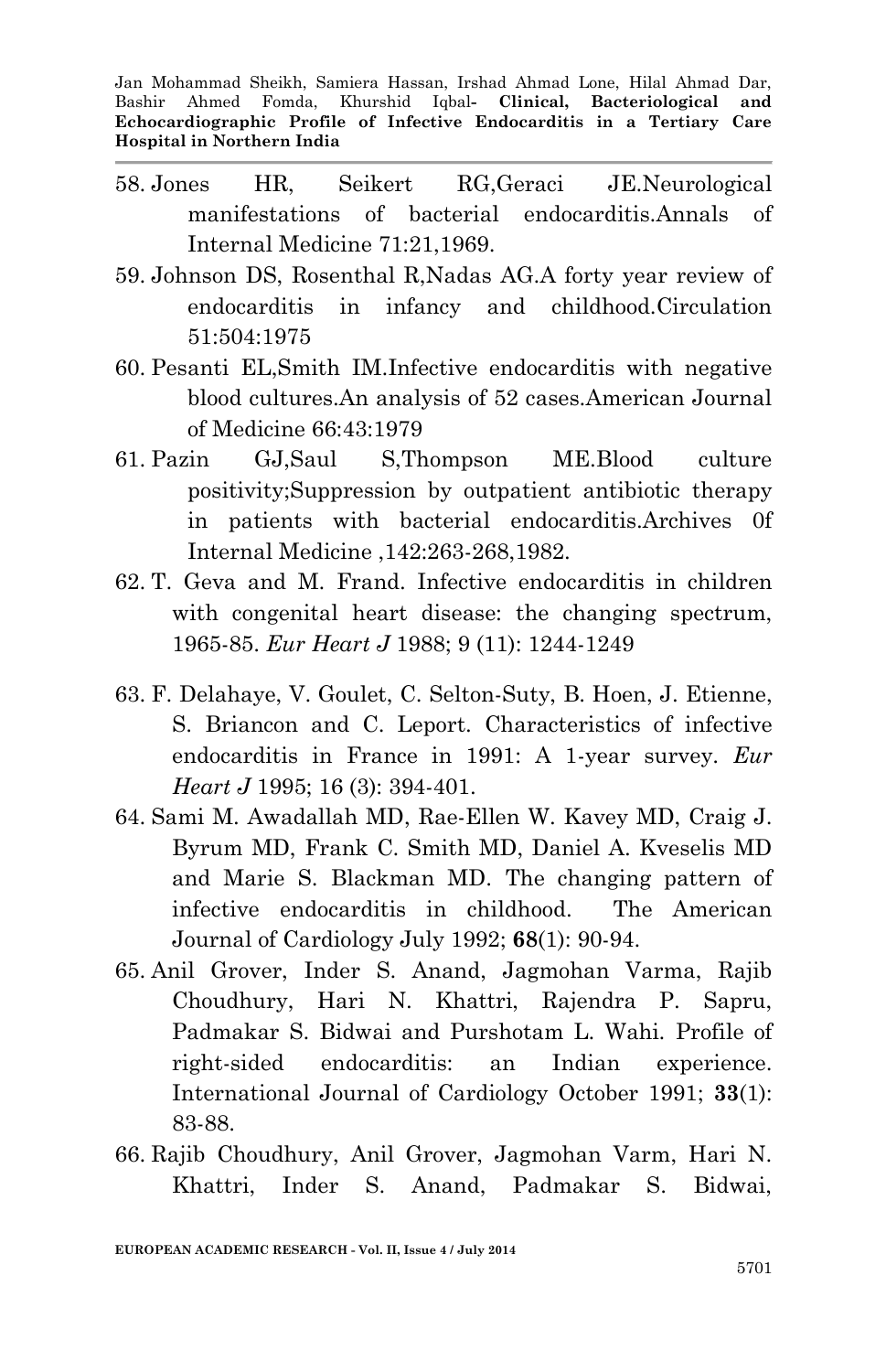Purshottam L. Wahl and Rajendra P. Sapru. Active infective endocarditis observed in an Indian hospital 1981–1991.The American Journal of Cardiology December 1992; **70**(18): 1453-1458.

- 67. [V Hricaka,](http://pmj.bmj.com/search?author1=V+Hricak&sortspec=date&submit=Submit) [J Kovacikb,](http://pmj.bmj.com/search?author1=J+Kovacik&sortspec=date&submit=Submit) [P Marksc,](http://pmj.bmj.com/search?author1=P+Marks&sortspec=date&submit=Submit) [D Westd,](http://pmj.bmj.com/search?author1=D+West&sortspec=date&submit=Submit) [V Kromery, Jrd,](http://pmj.bmj.com/search?author1=V+Kromery,+Jr&sortspec=date&submit=Submit) Aetiology and outcome in 53 cases of native valve staphylococcal endocarditis. Postgrad Med J 1999; **75:** 540-543.
- 68. Bruno Hoen, François Alla, Christine Selton-Suty, Isabelle Béguinot, Anne Bouvet, Serge Briançon, Jean-Paul Casalta, Nicolas Danchin, François Delahaye, Jerome Etienne, Vincent Le Moing, Catherine Leport, Jean-Luc Mainardi, Raymond Ruimy, François Vandenesch for the Association pour l'Etude et la Prévention de l'Endocardite Infectieuse (AEPEI) Study Group. Changing Profile of Infective Endocarditis: Results of a 1-Year Survey in France. *JAMA.* 2002; **288:** 75-81.
- 69. David R. Murdoch,G. Ralph Corey, Bruno Hoen, José M. Miró, Vance G. Fowler, Arnold S. Bayer, Adolf W. Karchmer, Lars Olaison, Paul A. Pappas, Philippe Moreillon, Vivian H. Chu, Vicenç Falcó, David J. Holland, Philip Jones, John L. Klein, Nigel J. Raymond,Kerry M. Read, Marie Francoise Tripodi, Riccardo Utili, Andrew Wang, Christopher W. Woods, Christopher H. Cabell, for the International Collaboration on Endocarditis– Prospective Cohort Study (ICE-PCS) Investigators. Clinical Presentation, Etiology, and Outcome of Infective Endocarditis in the 21st Century: The International Collaboration on Endocarditis–Prospective Cohort Study. *Arch Intern Med.* 2009; **169**(5): 463-473.
- 70. Majumdar A, Chowdhary S,Ferreira MA,et al Renal pathological findings in infective endocarditis.Nephrol Dial Transplant 2000;15;11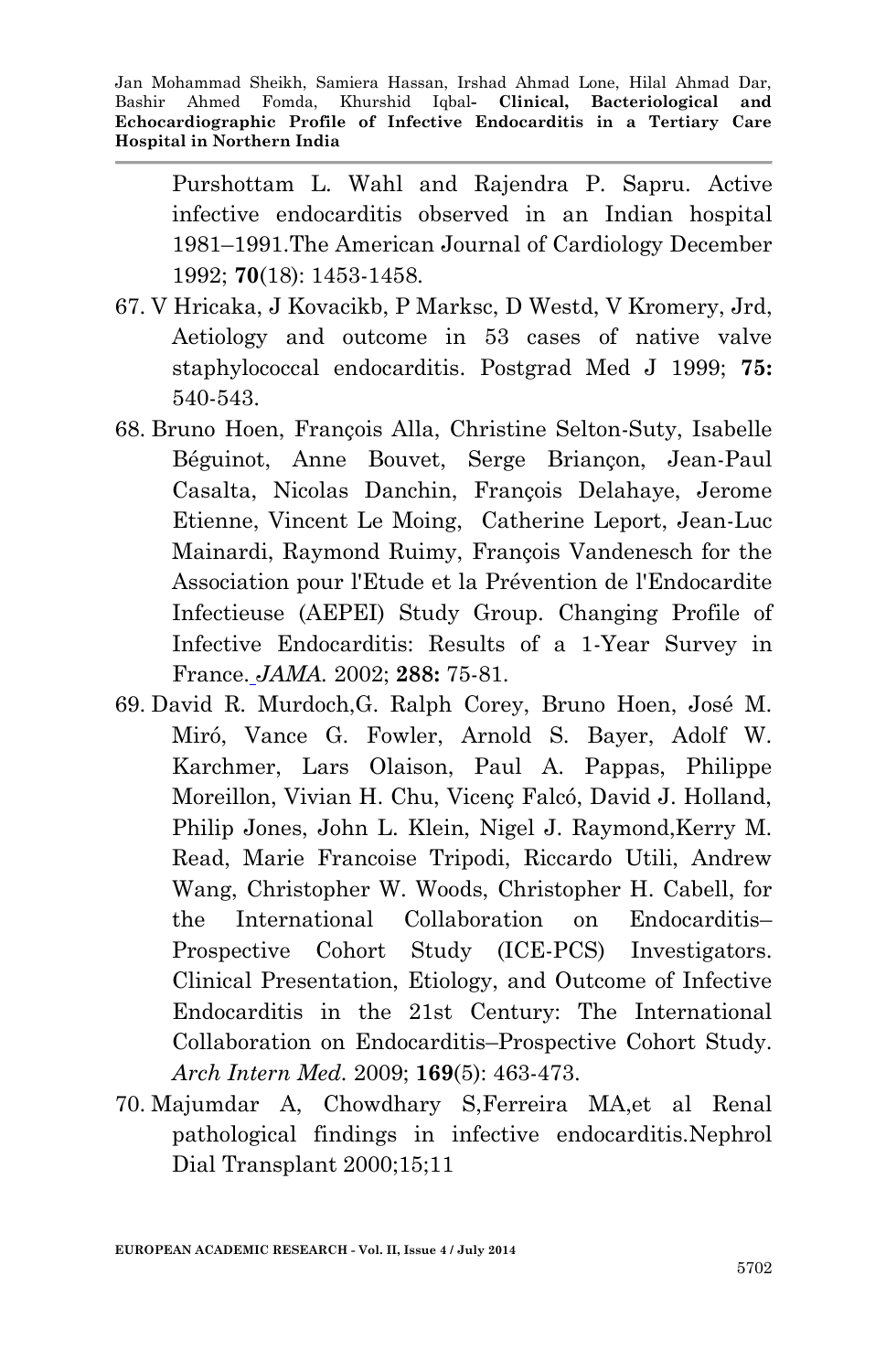- 71. Allen Cheng , Eugene Athan ,Alan Appelbe and Malcolm McDonald.The changing profile of bacterial endocarditis as seen at an Australian provincial centre. Heart, Lung and Circulation 2002; **11**(1): 26-31.
- 72. K.J.Suleiman, P. Prashanth. The pattern of infective endocarditive in a tertiary care hospital in Oman: A ten year prospective study. Heart Views. 2003; **4**(3): 89-93.
- 73. S. Cicalini, V. Puro, C. Angeletti, P. Chinello, G. Macrì, N. Petrosillo. Profile of infective endocarditis in a referral hospital over the last 24 years. *Journal of Infection*, Volume 52, Issue 2, Pages 140-146.
- 74. C. Loupa, N. Mavroidi, I. Boutsikakis, O. Paniara, O. Deligarou, H. Manoli, G. Saroglou. Infective endocarditis in Greece: a changing profile. Epidemiological, microbiological and therapeutic data. Clinical Microbiology and Infection June 2004; 10(6): 556-561.
- 75. Christian Spies, James R. Madison,Irwin J. Schatz. Infective Endocarditis in Patients with End-stage Renal Disease. Clinical Presentation and Outcome. *Arch Intern Med.* 2004; **164**: 71-75.
- 76. Michael Whitby, and Albert Fenech**.** Infective endocarditis in adults in Glasgow, 1976-81. International Journal of Cardiology April 1985; **7**(4): 391-403.
- 77. Naveen Garg, Bhuwanesh Kandpal, Nitish Garg, Satendra Tewari, Aditya Kapoor, Praveen Goel, Nakul Sinha. Charecteristics of Infective Endocarditis in developing country Clinical Profile and Outcome in 192 Indian patients, 1992-2001. International Journal of Cardiology 2005: **98**(2): 253-260.
- 78. [Zamorano J,](http://www.ncbi.nlm.nih.gov/pubmed?term=%22Zamorano%20J%22%5BAuthor%5D) [de Isla LP,](http://www.ncbi.nlm.nih.gov/pubmed?term=%22de%20Isla%20LP%22%5BAuthor%5D) [Malangatana G,](http://www.ncbi.nlm.nih.gov/pubmed?term=%22Malangatana%20G%22%5BAuthor%5D) [Almería C,](http://www.ncbi.nlm.nih.gov/pubmed?term=%22Almer%C3%ADa%20C%22%5BAuthor%5D) [Rodrigo JL,](http://www.ncbi.nlm.nih.gov/pubmed?term=%22Rodrigo%20JL%22%5BAuthor%5D) [Aubele A,](http://www.ncbi.nlm.nih.gov/pubmed?term=%22Aubele%20A%22%5BAuthor%5D) [Vilacosta I,](http://www.ncbi.nlm.nih.gov/pubmed?term=%22Vilacosta%20I%22%5BAuthor%5D) [Rodriguez E,](http://www.ncbi.nlm.nih.gov/pubmed?term=%22Rodriguez%20E%22%5BAuthor%5D) [Macaya C.](http://www.ncbi.nlm.nih.gov/pubmed?term=%22Macaya%20C%22%5BAuthor%5D) Infective endocarditis: mid-term prognosis in patients with good in-hospital outcome. [J Heart Valve Dis.](javascript:AL_get(this,%20) 2005 May; 14(3): 303-9.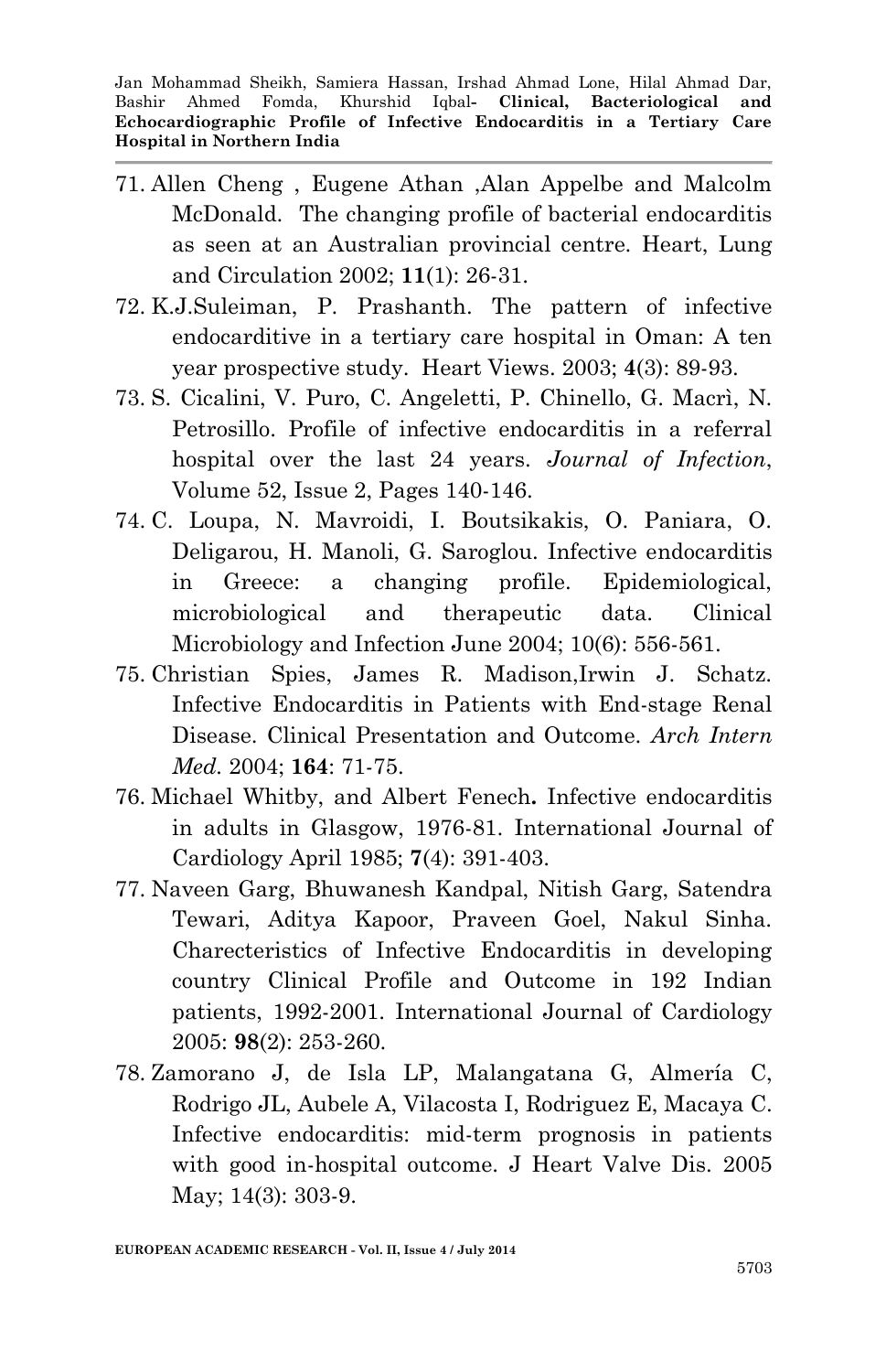- 79. Franck Thuny, Giovanni Disalvo, Olivier Belliard, Jean-François Avierinos, Valeria Pergola, Valerie Rosenberg, Jean-Paul Casalta, Joanny Gouvernet, Geneviève Derumeaux,Diana Iarussi,Pierre Ambrosi, Raffaello Calabro, Alberto Riberi, Frédéric Collart, Dominique Metras, Hubert Lepidi, Didier Raoult, Jean-Robert Harle, Pierre-Jean Weiller, Ariel Cohen,Gilbert Habib. Risk of Embolism and Death in Infective Endocarditis: Prognostic Value of Echocardiography: A Prospective Multicenter Study. *Circulation* 2005; 112: 69-75.
- 80. [Pilar Martín-Dávila,](http://chestjournal.chestpubs.org/search?author1=Pilar+Mart%C3%ADn-D%C3%A1vila&sortspec=date&submit=Submit) MD, PhD, [Jesús Fortún,](http://chestjournal.chestpubs.org/search?author1=Jes%C3%BAs+Fort%C3%BAn&sortspec=date&submit=Submit) MD, PhD, [Enrique Navas,](http://chestjournal.chestpubs.org/search?author1=Enrique+Navas&sortspec=date&submit=Submit) MD, PhD, [Javier Cobo,](http://chestjournal.chestpubs.org/search?author1=Javier+Cobo&sortspec=date&submit=Submit) MD, PhD, [Manuel](http://chestjournal.chestpubs.org/search?author1=Manuel+Jim%C3%A9nez-Mena&sortspec=date&submit=Submit)  [Jiménez-Mena,](http://chestjournal.chestpubs.org/search?author1=Manuel+Jim%C3%A9nez-Mena&sortspec=date&submit=Submit) MD, [Jose Luis Moya,](http://chestjournal.chestpubs.org/search?author1=Jose+Luis+Moya&sortspec=date&submit=Submit) MD, PhD and [Santiago Moreno,](http://chestjournal.chestpubs.org/search?author1=Santiago+Moreno&sortspec=date&submit=Submit) MD, PhD. Nosocomial Endocarditis in a Tertiary Hospital-An Increasing Trend in Native Valve Cases. *CHEST*, 2005; 128: 772-779.
- 81. Imad M. Tleyjeh, James M. Steckelberg, Hani S. Murad, Nandan S. Anavekar, Hassan M. K. Ghomrawi, Zaur Mirzoyev, Sherif E. Moustafa, Tanya L. Hoskin, MS; Jayawant N. Walter R. Wilson,Larry M. Baddour. Temporal Trends in Infective Endocarditis: A Population-Based Study in Olmsted County, Minnesota. *JAMA.* 2005; 293: 3022-3028.
- 82. M[.Heiro,](http://heart.bmj.com/search?author1=M+Heiro&sortspec=date&submit=Submit) [H Helenius,](http://heart.bmj.com/search?author1=H+Helenius&sortspec=date&submit=Submit)[S Mäkilä,](http://heart.bmj.com/search?author1=S+M%C3%A4kil%C3%A4&sortspec=date&submit=Submit) [U Hohenthal,](http://heart.bmj.com/search?author1=U+Hohenthal&sortspec=date&submit=Submit) [T Savunen,](http://heart.bmj.com/search?author1=T+Savunen&sortspec=date&submit=Submit) [E](http://heart.bmj.com/search?author1=E+Engblom&sortspec=date&submit=Submit)  [Engblom,](http://heart.bmj.com/search?author1=E+Engblom&sortspec=date&submit=Submit) [J Nikoskelainen,](http://heart.bmj.com/search?author1=J+Nikoskelainen&sortspec=date&submit=Submit) [P Kotilainen.](http://heart.bmj.com/search?author1=P+Kotilainen&sortspec=date&submit=Submit) Infective endocarditis in a Finnish teaching hospital: a study on 326 episodes treated during 1980–2004. *Heart* 2006; 92: 1457-1462.
- 83. Naveed Ullah Khan, Muhammad Tariq Farman, Jawaid Akbar Sial, Abdul Samad Achakzai, Tahir Saghir, Muhammad Ishaq (National Institute of Cardiovascular Diseases, Karachi) Changing trends of infective endocarditis. JPMA 60:24; 2010.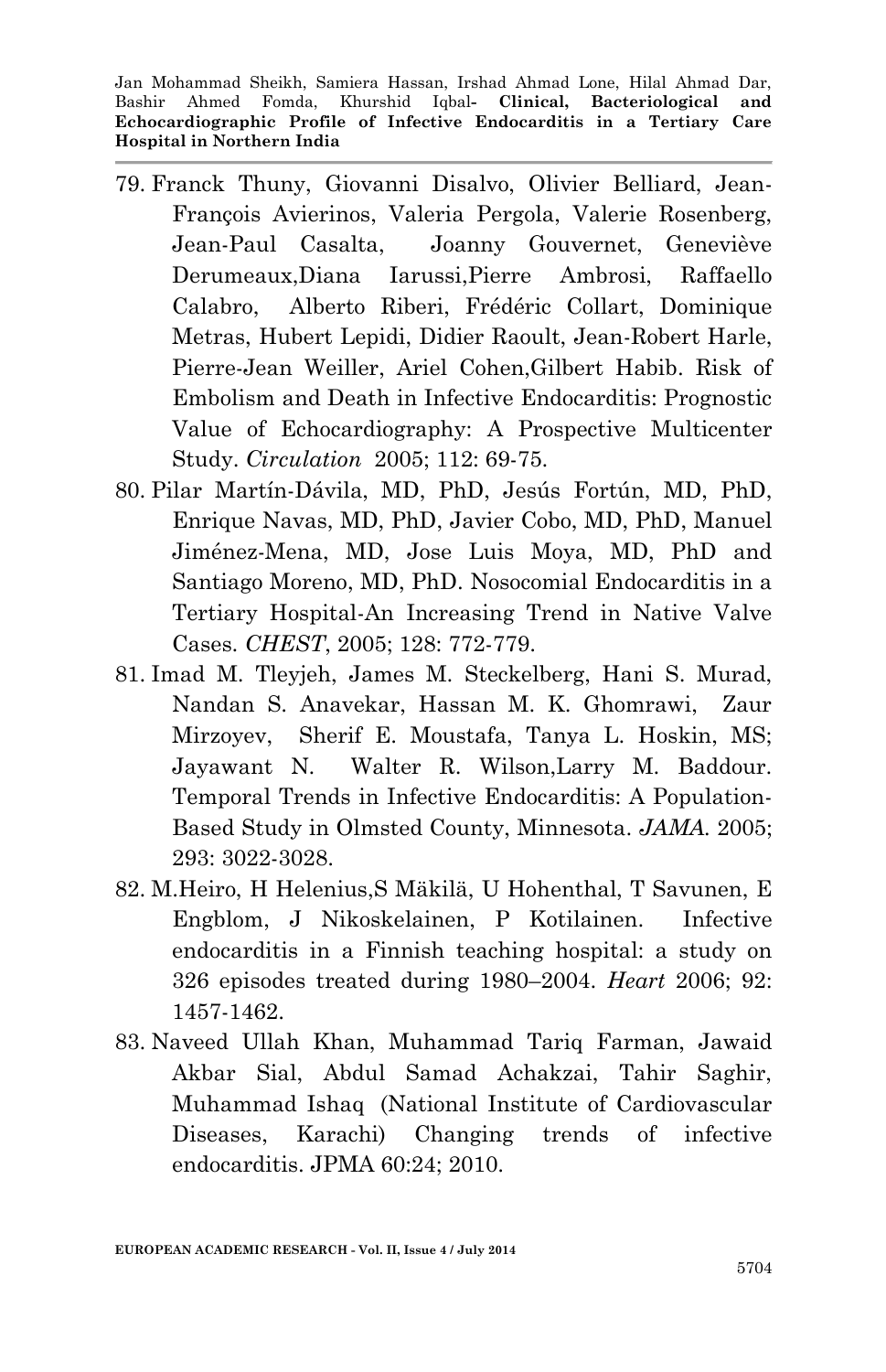- 84. Andrew Wang,Eugene Athan, Paul A. Pappas, MS; Vance G. Fowler, Jr, Lars Olaison,Carlos Paré,Benito Almirante, Patricia Muñoz,Marco Rizzi,Christoph Naber,Mateja Logar,Pierre Tattevin,Diana L. Iarussi,Christine Selton-Suty, Sandra Braun Jones,José Casabé, Arthur Morris,G. Ralph Corey, Christopher H. Cabell, for the International Collaboration on Endocarditis-Prospective Cohort Study Investigators. Contemporary Clinical Profile and Outcome of Prosthetic Valve Endocarditis**.** *JAMA.* 2007; 297: 1354- 1361.
- 85. [Cheng-Han](http://www.ajconline.org/article/S0002-9149(07)01379-3/abstract) Lee, [Ming-Tsung](http://www.ajconline.org/article/S0002-9149(07)01379-3/abstract) Ho, [JyhHong](http://www.ajconline.org/article/S0002-9149(07)01379-3/abstract) Chen. Epidemiologic Features of Infective Endocarditis in Taiwanese Adults Involving Native Valves. **American**  Journal of Cardiology October 2007; 100(8): 1282-1285.
- 86. Emanuele Durante-Mangoni, Suzanne Bradley, Christine Selton-Suty, Marie-Françoise Tripodi, Bruno Barsic, Emilio Bouza, Christopher H. Cabell, Auristela Isabel de Oliveira Ramos,Vance Fowler, Bruno Hoen, Pam Koneçny, Asuncion Moreno, David Murdoch, Paul Pappas, Daniel J. Sexton, Denis Spelman, Pierre Tattevin, José M. Miró, Jan T. M. van der Meer, Riccardo Utili for the International Collaboration on Endocarditis Prospective Cohort Study Group. Current Features of Infective Endocarditis in Elderly Patients.Arch Intern Med. 2008; 168; 2095-2103.
- 87. Jaffar A Al-Tawfiq, Ismail Sufi. Infective endocarditis at a hospital in Saudi Arabia: epidemiology, bacterial pathogens and outcome. Ann Saudi Med 2009; 29: 433-6.
- 88. Muhammad Tariq, Bilal Karim Siddiqui, Atif Jadoon, Mahboob Alam, Sohail Abrar Khan, Mehnaz Atiq, Raymond A. Smego. [Clinical Profile and Outcome of](http://www.iomcworld.com/ijcrimph/ijcrimph-v01-n03-01.htm)  [Infective Endocarditis at the Aga Khan University](http://www.iomcworld.com/ijcrimph/ijcrimph-v01-n03-01.htm)  [Hospital.](http://www.iomcworld.com/ijcrimph/ijcrimph-v01-n03-01.htm) Internal Medicine & Public Health, 2009 Vol. 1 No. 3: 84-99.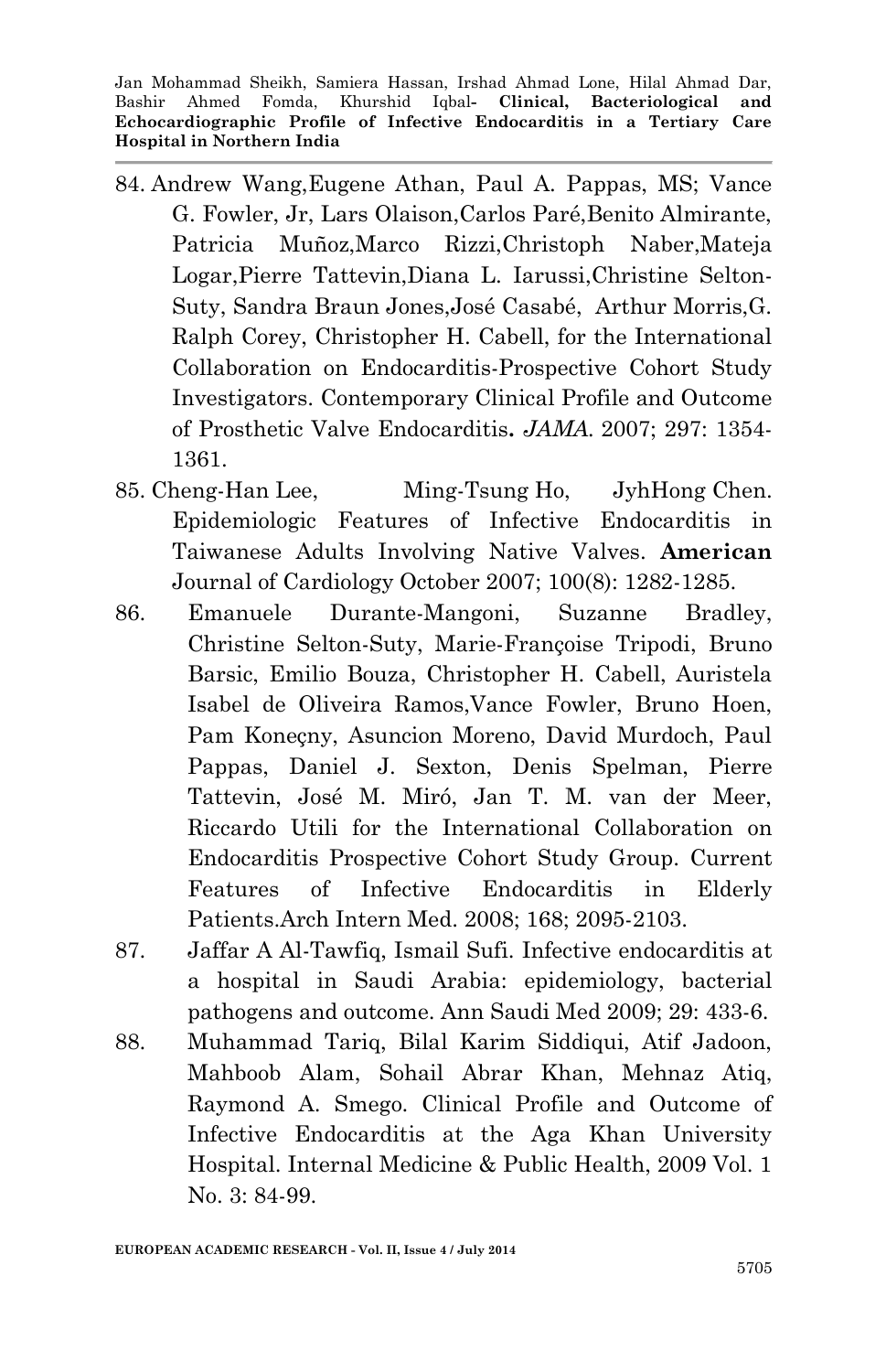- 89. Aylin Tuğcu, Özlem Yıldırımtürk, Corç Baytaroğlu, Hilal Kurtoğlu, Özkan Köse, Murat Şener, Saide Aytekin. Clinical spectrum, presentation, and risk factors for mortality in infective endocarditis: a review of 68 cases at a tertiary care center in Turkey. Türk Kardiyol Dern Arş 2009; 37:9-18
- 90. Durack DT,Lukes AS,Bright DK, New criteria for diagnosis of infective endocarditis; utilisation of specific echocardiographic findings. Duke endocarditis service. Am J Med 1996: 28: 3
- 91. Li JS, Sextom DJ, Mick N, et al. Proposed modifications to the Duke criteria for the diagnosis of infective endocarditis. Clin Infect Dis; 30; 4.
- 92. Olaison l,Hogveik H.Comparison of the von Reyn and Duke criteria for the diagnosis of infective endocarditis; a critical analysis of 161 episodes.Scand J Infect Dis 1996;28;4.
- 93. Ceechi E,Parrini I,Chinaglia A,et al.New diagnostic criteria for infective endocarditis.A study of sensitivity and specificity.Eur Heart J 1997;18;7.
- 94. Hoen B,Selton-Suty C,Danchin N,et al.Evaluation of the Duke criteria versus Beth Israel criteria for the diagnosis of infective endocarditis.Clin Infect Dis 1995;21;4.
- 95. Cabell CH,Jollis JG,Peterson GE,et al. Changing patient charecteristics and the effect on mortality in endocarditis.Arch Int Med 2002:162:1.
- 96. Hoen B,Alla F,Selton Sutty C.et al Changing profile of infective endocarditis: results of 1 year survry in france.JAMA 2002:288:1.
- 97. Mylonakis E, Calderwood SB. Infective Endocarditis in adults. N Engl J Med 2001:345:18.
- 98. Harrison's Principles of internal medicine, acute rheumatic fever; 17: 2: 2092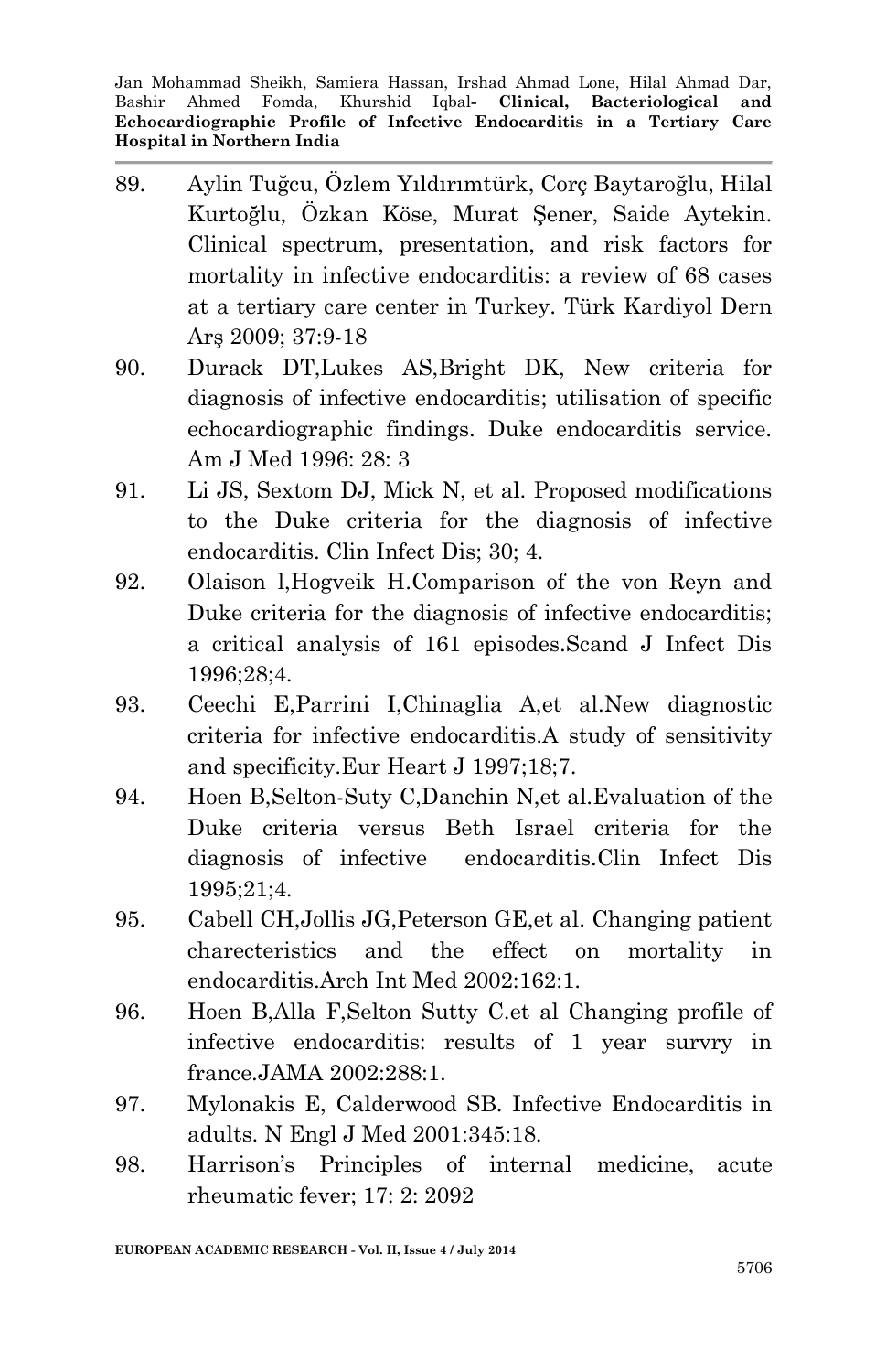- 99. Harrison's Principles of internal medicine,infective endocarditis 17: 1: 790-791.
- 100. Hurst's Heart: infective endocaritis.12:1981.
- 101. Bayer AS,Bolger AF,Taubert KA,et al.Diagnosis and management of infective endocarditis and its complications.Circulation 1998:98:25.
- 102. Mills J,Utley J.Heart failure in infective endocarditis:predisposing factors course and treatment. Chest 1974:66:2.
- 103. Jones HR Jr,Sickert RG Neurological manifestations of infective endocarditis. Review of clinical and theurapeutic challenges. Braun 1989; 11: 1295-1315.
- 104. Pruitt AA,Rubin RH et al. Neurological complications of bacterial endocarditis. Medicine (Baltimore) 1978:57:4.
- 105. F.Voss, H.B Bludau et al. Mitral valve endocarditis: an uncommon cause of myocardial infaction. Zeitskroft for Cardiology:2004:92:686-688.
- 106. Werner M,Anderson R, Olaison L, et al. Clinical study of culture negative endocarditis. Medicine (Baltimore) 203:82:4.
- 107. Hoen B,Selton-Suty C, Lacassin F,et al.Infective endocarditis in patients with negative blood cultures:analysis of 88 cases from one year nationwide survey in France.Clin Infect Dis 1995 :20:3.
- 108. Bebari EF,Cockeril FR,Steckelberg JM.Infective endocarditis due to unusual and fastidious organisms.Mayo Clin Proc 1997:72:6.
- 109. Fowler VG Jr,Miro JM,Hoen B,et al.staphylococcus aureus endocarditis:a consequence of medical progress.JAMA 2005:293:24.
- 110. Reuf C,Epidemology and Clinical impact of glycopeptides resistance in staphylococcus aureus.Infection 2004:32:6.
- 111. Gill GV. Endocarditis caused by salmonella entritidis.British Heart Journal 42: 358: 1979.